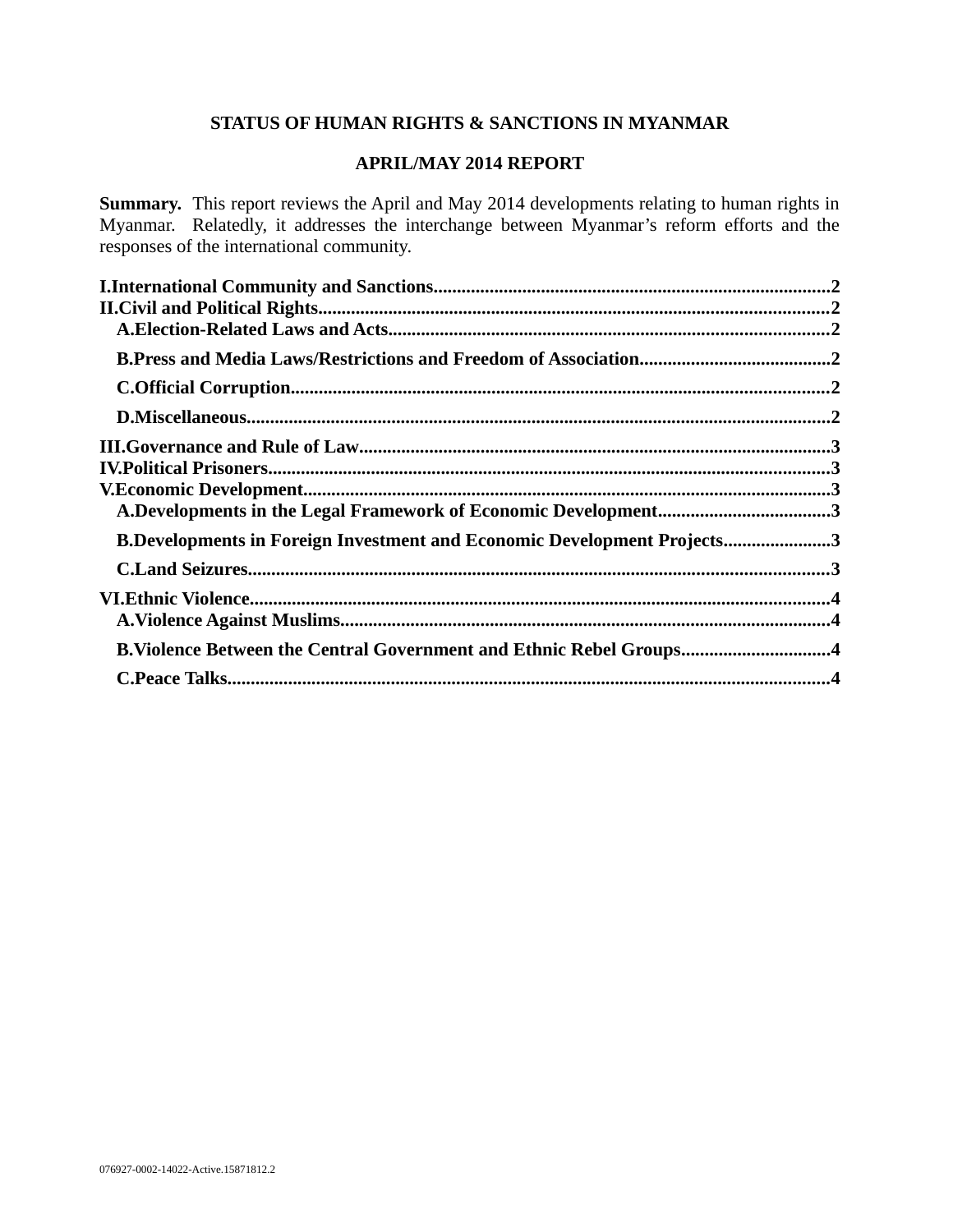## <span id="page-1-0"></span>**I. International Community and Sanctions**

On May 15, 2014, U.S. President Obama renewed the National Emergencies Act, extending economic sanctions on Myanmar for another year. While recognizing that Myanmar has made "significant progress in a number of critical areas, including the release of over 1,100 political prisoners, progress towards a nationwide ceasefire, the legalization of unions, taking steps to improve the country's labor standards, and allowing greater freedom of association," Obama highlighted a number of concerns requiring the continuation of economic sanctions. Obama noted that "political opening remains nascent, and concerns persist regarding ongoing conflict and human rights abuses in ethnic minority areas, particularly in Rakhine State, and the continued role of the military in the country's political and economic activities."<sup>1</sup>

A spokesman for the White House National Security Council, Patrick Ventrell, stated the sanctions were extended "in order to maintain the flexibility necessary to sanction bad actors and prevent backsliding on reform even as we broadly ease sanctions."<sup>2</sup> This extension follows the European Union's decision in April to renew military sanctions on Myanmar for another 12 months.<sup>3</sup>

As a part of their duties as Chair of the Association of Southeast Asian Nations ("ASEAN") for 2014, Myanmar hosted the  $24<sup>th</sup>$  leaders' meeting of ASEAN from May 10-11, 2014. Leaders from the 10 member countries met in Naypyitaw to discuss issues ranging from the economy to climate change. The meeting, the first top level function held as part of Myanmar's year-long ASEAN chairmanship, was an opportunity to showcase reforms and progress the country has made in recent years.<sup>4</sup>

However, tensions between a number of member states and China, and not Myanmar's social and political progress, were at the center of the meeting between the Southeast Asian leaders. At a time of declining Chinese investment in Myanmar, the ASEAN summit placed the country in the "extremely difficult position" of "maintaining unity within ASEAN" and allowing aggrieved nations to lobby for stronger action against China without compromising its own relationship with their northern neighbor.<sup>5</sup>

In response to recent clashes over control of the South China Sea between China and Vietnam and the Philippines respectively, Southeast Asian Foreign Ministers issued a statement at the summit expressing "serious concern." The statement acknowledges that clashes between China and Southeast Asian countries have "increased tensions in the area" and urges all parties to "exercise self-restraint . . . and to resolve disputes by peaceful means without resorting to threat or use of force." Although ASEAN officials praised the statement as a "strong message" on their commitment to peaceful dialogue and a show of regional unity over the issue, analysts note that the statement does not stray far from past rhetoric avoiding attributing blame and urging peaceful dialogue. China's foreign ministry, in response, stated that "[t]he Chinese side has all along opposed individual countries attempting to use the South China Sea issue to undermine the friendship and cooperation between China and ASEAN."<sup>6</sup>

Tensions with China were also discussed during a visit to Myanmar on May 26, 2014 by the Chief of Staff of Japan's Self-Defense Force, General Shigeru Iwasaki. In an effort to boost defense ties between the two countries, General Iwasaki met with military leaders and President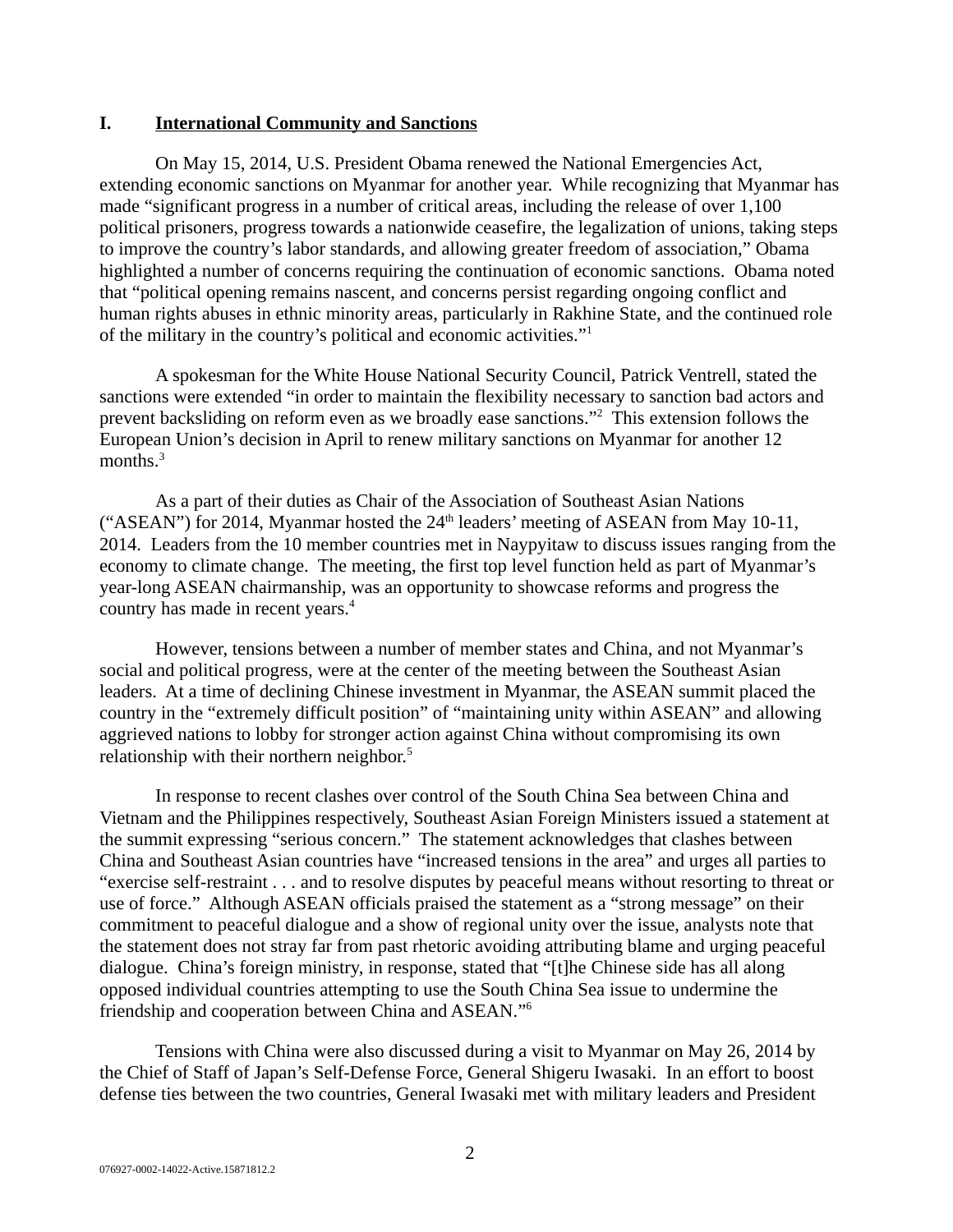Thein Sein. According to the Japanese Defense Ministry, General Iwasaki and Burmese leaders discussed bilateral defense cooperation and agreed on "the importance of exchanges at every level between the Self-Defense Forces and Myanmar Armed Forces." They are also believed to have discussed Japan's dispute with China over sovereignty of the Senkaku Islands in the East China Sea and territorial and maritime disputes in the South China Sea.<sup>7</sup>

General Iwasaki's visit reflects Myanmar's wider effort to boost military ties with countries in the region. On May 6, 2014, Myanmar's Air Force Commander-In-Chief Khin Aung Myint met with Vice Chairman of China's Central Military Commission Xu Qiliang. Vice Chairman Xu pledged to boost cooperation between the two militaries, stating "we should continue strategic communication, further practical cooperation, strengthen coordination on multilateral occasions, and work together to safeguard tranquility and stability in border areas to contribute to the development of bilateral relationship [sic]."<sup>8</sup> This meeting was followed later in May by a five-day goodwill visit to Myanmar by two Chinese naval vessels.<sup>9</sup>

Myanmar's government also signed a border pact with India on May 8, 2014 agreeing to "share real-time intelligence" to fight Indian insurgent groups in the border region between the countries. The agreement aims to combat insurgency, arms smuggling, and human trafficking, and seeks to address what the Indian government has perceived to be unwillingness on Myanmar's part to manage border areas. $^{10}$ 

Tensions have flared on the Bangladesh/Myanmar border, where troops have been involved in armed clashes. On May  $30<sup>th</sup>$ , 2014, Bangladeshi and Myanmar troops were involved in an exchange of gunfire, the cause of which is disputed. This clash follows an earlier exchange that resulted in the death of a guard in the Border Guards Bangladesh. Bangladesh has lodged a protest with Myanmar over what it called an unprovoked attack, while Myanmar places the blame on Bangladeshi violations of its sovereignty and territory. These clashes have occurred during a time of ethnic conflict in Myanmar between the Buddhist majority and the Rohingya Muslim population, whom many in Myanmar, including government officials, refer to as "Bengali" and view as illegal immigrants from Bangladesh. $^{11}$ 

Amid rapid economic development, Myanmar has begun to address environmental issues resulting from pollution, deforestation, and increased resource extraction. In May, Myanmar expressed its commitment to these issues by signing an environmental protection agreement with the government of South Korea agreeing to carry out environmental policies preventing climate change and the degradation of biodiversity. The agreement also provides for an ongoing exchange of information regarding environmental matters between the two countries.<sup>12</sup> Myanmar also issued a letter of intent with Norway covering the preservation of biodiversity and the forests in Myanmar and water resource preservation and administration in the Sittoung and Bago river basins. $^{13}$ 

# **II. Civil and Political Rights**

# <span id="page-2-1"></span><span id="page-2-0"></span>**A. Election-Related Laws and Acts**

In support of a campaign led by the National League for Democracy ("NLD") and the 88 Generation Peace and Open Society, Aung San Suu Kyi has been speaking at various locations around Myanmar to advocate for the elimination of the military's de facto veto on constitutional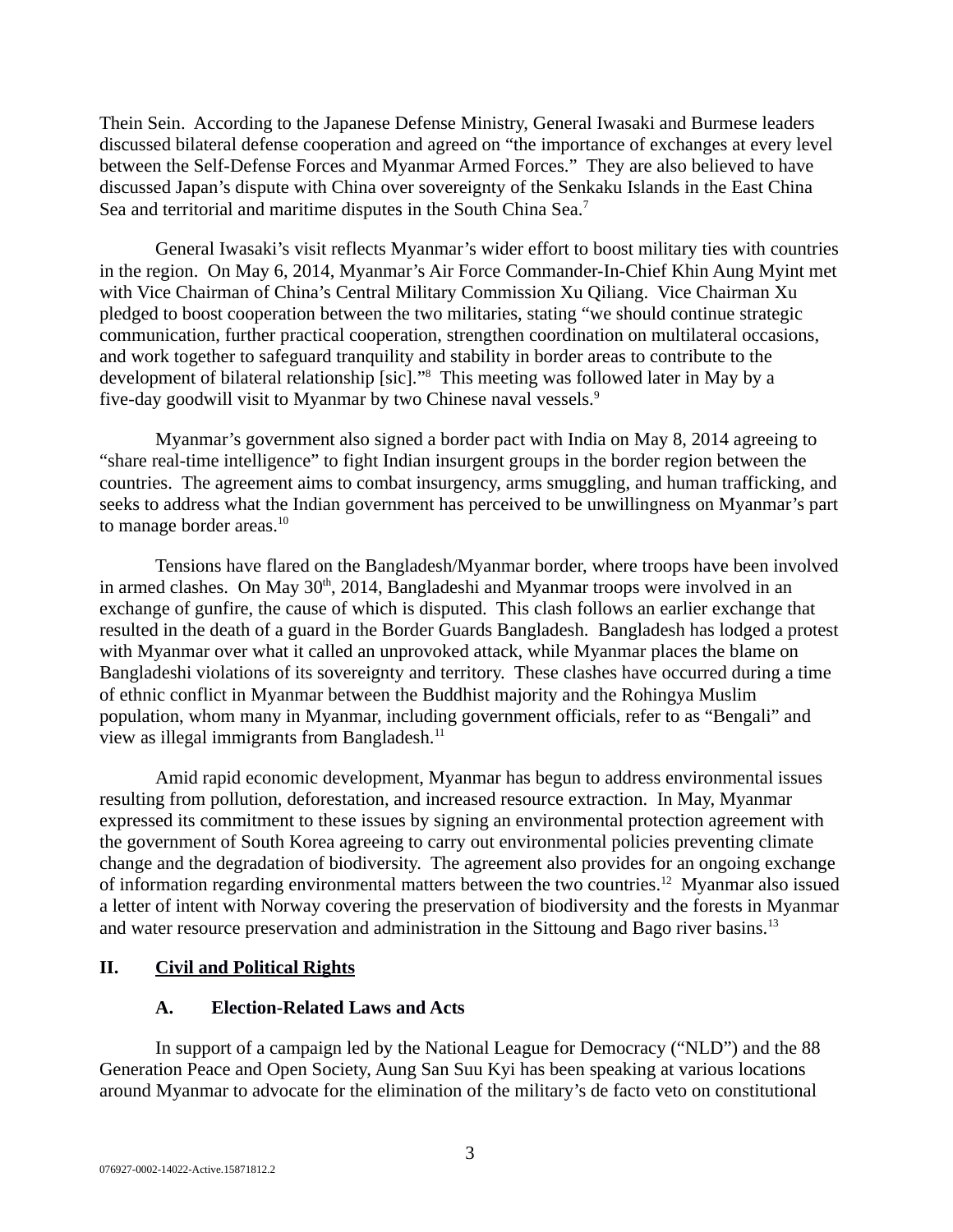amendments, described further below.<sup>14</sup> Her efforts have inspired rallies across the country to demonstrate public support for amending the Burmese charter, but have also drawn a stern warning from Myanmar's Union Election Commission ("UEC"). In a letter to the NLD, the UEC claimed that Suu Kyi's speeches amounted to the NLD "challenging the army," and speaking "outside of the boundaries of the Constitution."<sup>15</sup> As a member of the Burmese Parliament, Suu Kyi took an oath to "abide by and respect this Constitution and the existing laws"; the UEC claimed in its letter that Suu Kyi violated this oath because it found that her speeches "condemned the army."<sup>16</sup> In response, the NLD has denounced the UEC's warning as inappropriate, and claimed the UEC had overstepped its ability to monitor political parties in accordance with the Election Law.<sup>17</sup>

In mid-May, 2014, the UEC proposed new campaign guidelines which would curb campaign periods, restrict campaign areas, and limit representative campaigning for the upcoming 2015 elections. Among other campaign-related restrictions, the proposed rules would allow parties to campaign for a period of only 30 days before the election, and would not allow canvassing the day before the election.<sup>18</sup> In order to give a public speech, whether in a public area or through use of the media, a candidate would have to obtain permission from the UEC local branch in the township where the candidate is registered.<sup>19</sup> Anyone desiring to participate in a political campaign would be required first to register and obtain approval from the UEC.<sup>20</sup>

Opposition party leaders have condemned the proposed election laws as undemocratic, challenging the notion that candidates should not have to seek permission from the election commission to campaign, and noting that the 30-day campaign limit gives an unfair advantage to incumbent rulers. $21$ 

# <span id="page-3-0"></span>**B. Press and Media Laws/Restrictions and Freedom of Association**

On May 8, 2014, Myanmar deported an Australian journalist working for the news website Democratic Voice of Burma after he covered a demonstration calling for the release of an imprisoned reporter.<sup>22</sup> While the Burmese government has claimed that the reporter was participating in the protest, the Democratic Voice of Burma has disputed these claims, and says the reporter was only covering the story.<sup>23</sup> The deportation is symptomatic of Myanmar's increased restrictions on foreign journalists in recent months. Myanmar's Ministry of Information has reduced the number of visas issued to journalists working for formerly exiled media outlets such as The Irrawaddy and Democratic Voice of Burma, and has reduced the length of stay for foreign journalists already inside the country.<sup>24</sup> Such restrictions have further raised concerns about the Burmese government backsliding on its commitment to a free press, with the Burmese media still expressing its disapproval of the vague prohibitions in the recently passed 2014 Printers and Publishers Registration Law.<sup>25</sup>

Human Rights Watch similarly expressed concerns over the state of press freedoms in Myanmar on May 3, 2014, which is celebrated as World Press Freedom Day. "International praise for expanding media freedoms in Myanmar has been undercut by arrests and intimidation of journalists," said Phil Robertson, deputy Asia director for Human Rights Watch.<sup>26</sup> The organization called for amendments to the 2012 Law Relating to Peaceful Assembly and Peaceful Procession, which imposes up to one-year sentences on any procession leader for marching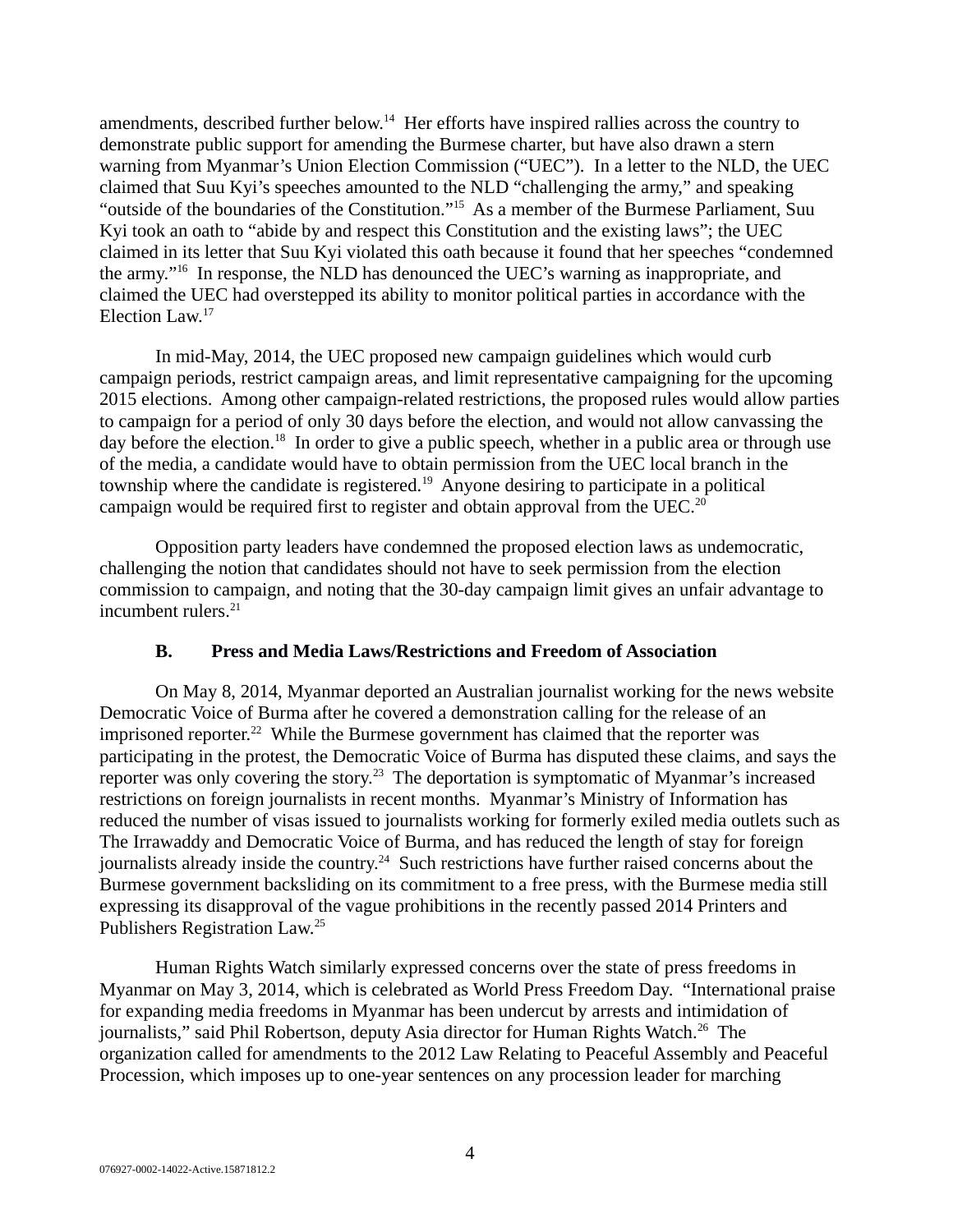without permission from local authorities, and to the 2014 Printers and Publishers Registration Law. $27$ 

# <span id="page-4-0"></span>**C. Official Corruption**

On May 6, 2014, a survey on Myanmar conducted by the Organization for Economic Cooperation and Development, the United Nations Economic and Social Commission for Asia and the Pacific, the Union of Myanmar Federation of Chambers of Commerce and Industry ("UMFCCI") and the Hanns Seidal Foundation was unveiled at the UMFCCI.<sup>28</sup> The survey indicated that corruption is the top concern for businesses in Myanmar and suggested that the sweeping political and economic reforms of the last few years have had only a limited impact on corruption to date.<sup>29</sup> Last year, Myanmar's parliament passed anti-corruption laws and then appointed an Anti-corruption Commission in February, chaired by a retired army officer, Mya Win. Win Aung, president of the UMFCCI, said he was optimistic about the government's efforts to fight corruption but that success would depend on whether the authorities really acted on the new legislation.<sup>30</sup> Nonetheless, about 20 percent of the more than 3,000 firms questioned for the survey identified corruption as a "very severe obstacle" to their operations.<sup>31</sup> Sixty percent of the firms surveyed said they had to pay bribes for registration, licenses or permits. $32$ 

Kim Ninh, country representative of the Washington-based Asia Foundation, speaking at the survey's launch, observed that for "the bulk of Myanmar businesses, the business environment has not changed."33

Thein Nyunt, a Lower House MP, indicated in May that he will make a proposal in parliament urging the Anti-Corruption Commission ("ACC") to take action against corruption-ridden organisations without waiting for public complaints. $34$  His proposal is to urge the commission "to enforce a clause enshrined in Chapter 8 of the law related to anti-corruption measures and investigate and expose government organisations notorious for corruption and bribery."<sup>35</sup> About 8,000 out of 10,000 public complaints addressed to parliament implicate the judiciary and corruption of judges.<sup>36</sup> Thein Nyunt has called for more investigation into the salaries and assets of judges without waiting for more public complaints. He noted that the "salary of a judge is about Ks 200,000 (about US\$ 200). But he lives in a condominium and rides a luxury car worth over Ks 100 million . . . . Those found to have got rich from taking bribes will be exposed and their wealth will be confiscated by the public treasury. This will decrease the number of corruption cases and provide more money for public use."<sup>37</sup>

On May 5, Vicky Bowman, former British ambassador to Myanmar and Executive Director of the Myanmar Centre for Responsible Development ("MCRB"), stated that the Anti-Corruption Commission needs to enact laws to fight bribery and stem corruption.<sup>38</sup> In March this year the MCRB initiated a project called "Transparency in Myanmar Enterprises," which is meant to address corruption in the private sector and encourage greater transparency.<sup>39</sup> Bowman indicated that "most businesses should be online as bribery only occurs in face to face discussions between humans."<sup>40</sup> MCRB has examined official websites of 60 local companies – Asia World, ACE, Eden, Htoo Companies Group, Kanbawza Companies Group, Diamond Star Company, Naing Companies Group and Capital Power Company – finding that only 34 companies have official websites and only a few of them are trying to address corruption.<sup>41</sup> MP Thein Nyunt has concurred with MCRB, questioning the progress of the Anti-Corruption Commission.<sup>42</sup> According to a letter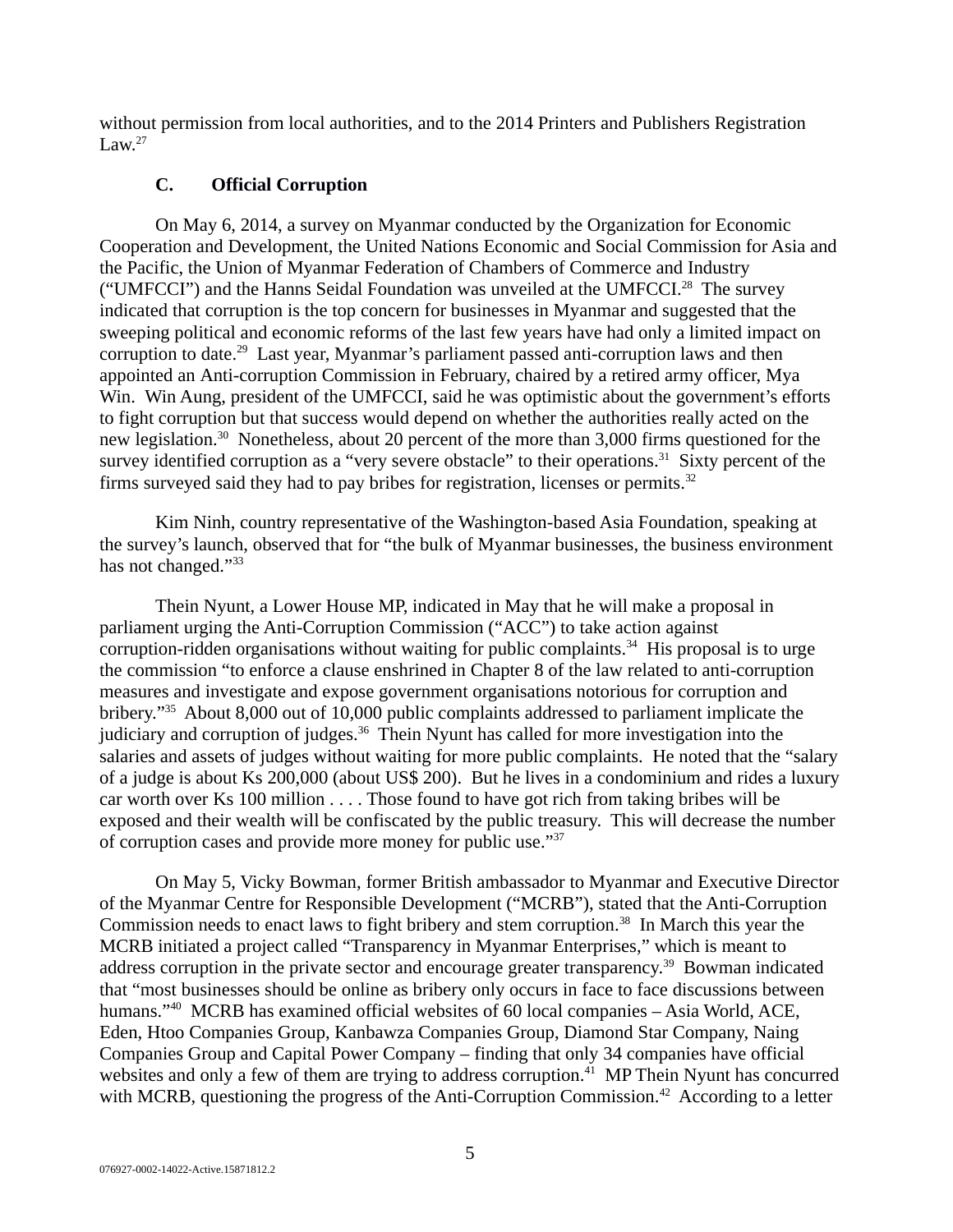from the minister of foreign affairs, there are 382 complaints of corruption; 183 cases of which are uncertain, 91 are obvious and 44 of them have been reviewed. Thein Nyunt said he is amazed that despite all the complaints, only three cases have been addressed in the judiciary. Many of the public are skeptical that the Anti-Corruption Commission has any teeth to tackle high-level corruption because most cases involve senior members of government and most of the commission has been appointed by the president.<sup>43</sup>

Myanmar's government has been accused of presiding over a multi-billion dollar black hole of illegal logging and exports. The Environmental Investigation Agency scrutinized official figures on log harvests and timber exports over 15 years, finding that official exports during 2000-2013 accounted for only 28% of all recorded trade in Myanmar logs.<sup>44</sup> The study also found official harvest volumes were only 53% of exports, leaving 47% of all logging illegal.<sup>45</sup> EIA forest campaign leader Faith Doherty stated that the government's official data on forestry and timber exports "reveals endemic illegal logging and timber smuggling - crime only possible through institutionalized corruption on a huge scale."<sup>46</sup> Myanmar has some of Asia's largest remaining expanses of forest, but forest cover shrank from 58% of the land area in 1990 to 47% in 2010, according to Forestry Ministry data.<sup>47</sup> Myanmar's new reformist government has said it will ban exports from April 1. The EIA said the ban was not enough and called on the government to stop favoring cronies and to prosecute those involved in illegal logging and timber smuggling.<sup>48</sup>

# <span id="page-5-1"></span>**D. Miscellaneous**

On May 27, 2014, state-run newspapers published a draft of a controversial religious conversion bill, which is part of a package of proposed legislation meant to "protect race and religion" in the country.<sup>49</sup> The "protection of race and religion" legislation package includes four controversial bills. In addition to the religion conversion bill, it includes a bill that restricts interfaith marriage, a bill that puts forward population control measures, and another that bans polygamy. The four bills are based on a petition presented by a group of nationalist Buddhist monks to President Thein Sein in July last year.<sup>50</sup> Myanmar's government is now asking for public feedback on the religious conversion bill.<sup>51</sup> According to the draft published in newspapers, forcing someone to convert to another religion would be punishable by one year in prison, while insulting another religion would be punishable by between one and two years in prison. Many activists have condemned the bills as restrictive and undemocratic.<sup>52</sup> Some observers see the government's attempts to "protect race and religion" as a way to specifically stop Buddhist women from converting to Islam if they marry a Muslim man. Zaw Win Aung, joint chairman of the Christian Association Council in Mandalay, said he was worried about a loss of religious freedom. He told The Irrawaddy that "it is unacceptable for people to be required to ask permission if they want to convert to another religion," a requirement of the religious conversion bill. The plan to impose restrictions on interfaith marriage is also controversial, although details of this bill have not yet been revealed. Rights groups have said the interfaith marriage bill would threaten religious freedom and women's rights and deepen sectarian divides. $53$ 

# <span id="page-5-0"></span>**III. Governance and Rule of Law**

The country's top leaders have been clarifying their stances on constitutional reform, with obvious rifts forming between the president and the army chief on the one hand, and the speaker of the legislature on the other. In a speech to mark the third anniversary of his government's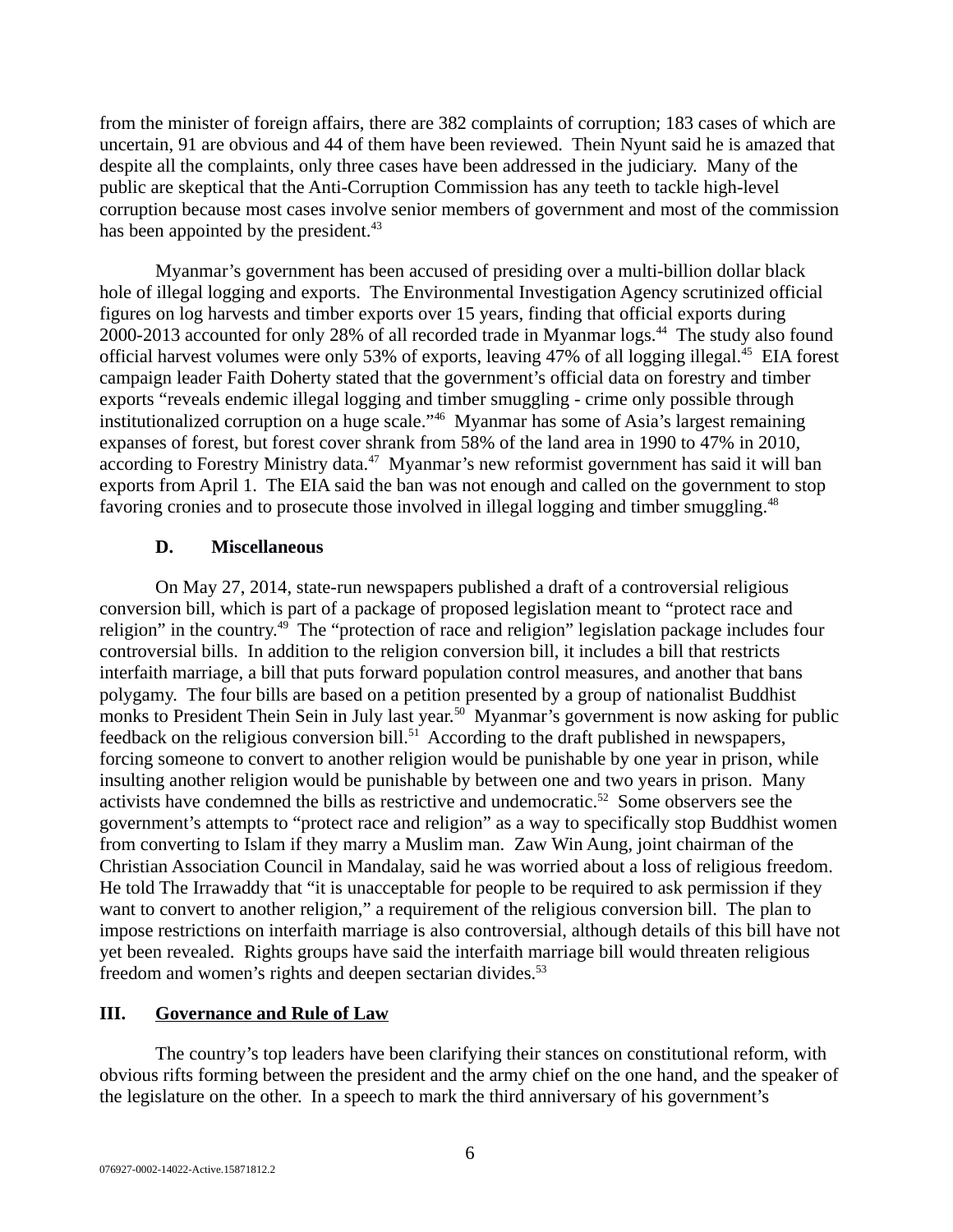inauguration, President Thein Sein told Parliament on March 26, 2014 that the amendment process must proceed according to the current 2008 charter, which effectively gives the military a veto over any proposed changes. The commander-in-chief of the armed forces, Senior General Min Aung Hlaing, said at the Armed Forces Day parade that Parliament must follow Chapter 12 of the current Constitution, which holds that constitutional reform can only take place with support of more than 75 percent of lawmakers. Twenty-five percent of seats in the legislature belong to military-appointed representatives. The speeches of the president and the army chief stand in contrast with the views of Union Parliament Speaker Shwe Mann, who has urged the parliamentary committee in charge of constitutional reform to focus on amending Chapter 12. The opposition National League for Democracy (NLD) party and the 88 Generation Peace and Open Society are also campaigning against the military's veto over amendments.<sup>54</sup>

The popular leaders of the NLD and the 88 Generation Peace and Open Society, Aung San Suu Kyi and Min Ko Naing, have jointly addressed large rallies in Rangoon and Mandalay in May 2014 to call on the public to back efforts to reform the Constitution. The rallies signal the start of a large, nationwide push by Suu Kyi and the 88 Generation activists to force the ruling party and the military into accepting amendments to the undemocratic charter, which concentrates power with the army and blocks the NLD leader from the presidency.<sup>55</sup>

UN Special Rapporteur Tomas Ojea Quintana expressed concern over the military's veto power on constitutional changes, which he said are crucial for the country's democratic transition and next year's elections. Quintana said in a statement that the military's power to block constitutional amendments did not augur well for the 2015 elections. He said there must be civilian oversight over the military and that constitutional reform in Myanmar is a crucial step in the transition to a more democratic nation.<sup>56</sup>

# <span id="page-6-0"></span>**IV. Political Prisoners**

Burmese human rights group said in May that at least 59 political prisoners remain behind bars in Myanmar.<sup>57</sup> They also indicated that approximately 85 defendants are currently facing trial for political reasons.<sup>58</sup> According to the Thailand-based Assistance Association for former Political Prisoners and Rangoon-based Former Political Prisoners Society, President Thein Sein has not fulfilled his promise to release all political prisoners before the end of 2013, while his government continued to arrest new political prisoners.<sup>59</sup> These groups have also been criticizing the government's prior public statements and pledges regarding the release of all political prisoners in Myanmar: "These statements not only served to undermine the plight of those political activists still in jail at the beginning of 2014, but also shifted focus away from the ongoing restrictions and harassments of political activists."<sup>60</sup>

Additionally, there has been criticism and speculation that President Thein Sein has been releasing political prisoners in a tactical manner, so as to garner maximum positive publicity, rather than releasing them as quickly as possible. $61$  There has also been criticism of the way in which the releases are conducted, as most of the releases have been conditional rather than full pardons.<sup>62</sup> "Released political prisoners still have criminal records, and the president has never apologised and admitted they should never have been jailed in the first place. Nor have released prisoners been given compensation and support for health and other problems as a result of torture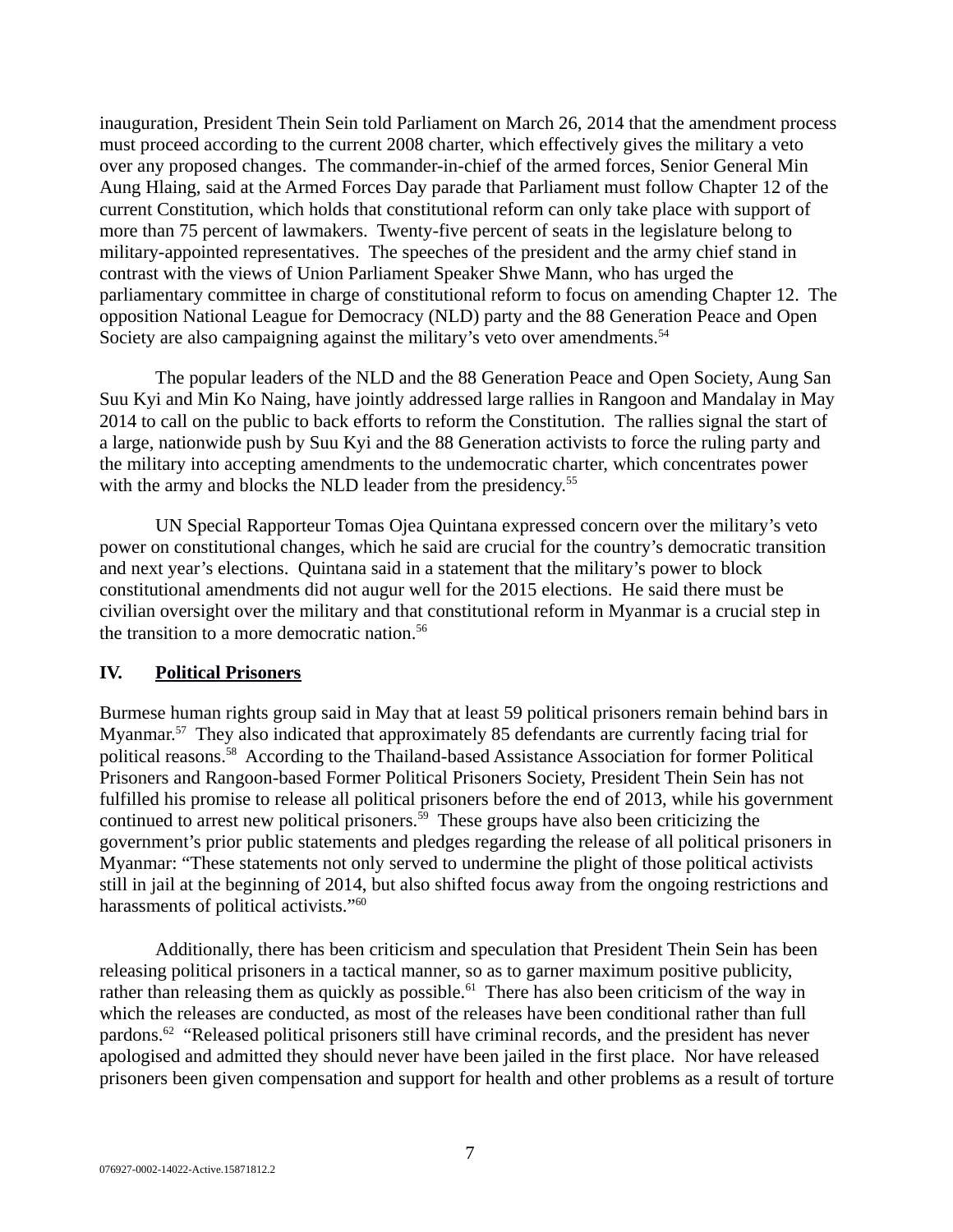and their time in prison. Almost all repressive laws used to jail political prisoners remain in place." $^{63}$ 

Win Tin, a Burmese democracy activist and journalist, passed away in April. He led a foundation called the Hanthawaddy U Win Tin Foundation that helped political prisoners and their families with financial support.<sup> $64$ </sup> The foundation has given cash donations of more than 120 million kyats (US\$120,000) to 63 current political prisoners as well as 363 former prisoners of conscience and media professionals who need financial support."<sup>65</sup> It was announced that, pursuant to Win Tin's wishes, the foundation will continue to make donations and assist political prisoners and their families.<sup>66</sup>

# **V. Economic Development**

# <span id="page-7-1"></span><span id="page-7-0"></span>**A. Developments in the Legal Framework of Economic Development**

The Central Bank of Myanmar Law, which was signed into law in July 2013, requires the Bank to report to the Parliament at least twice a year with regard to the conduct of its monetary and financial stability policy, the implementation of its objectives, and the state monetary status. $67$ The law also requires the Central Bank to publish quarterly reports on its monetary policy and monetary stability for public information. $^{68}$  The Central Bank is expected to submit the new monetary policy during Parliament's new session, which began on May 27. The new policy may include how the Central Bank will allow foreign banks to operate in Myanmar as well as lending rules, regulating inflation, and how mobile banking will work in the country. A Central Bank official stated that a new Financial Institution Law is being drafted, has already been reviewed by the Attorney General's office, and is expected to be implemented during the process of reviewing whether to grant operating licenses to foreign banks. The exact relation of the Central Bank's monetary policy and the Financial Institution Law remains unclear.

As was announced in late 2013, the Central Bank is currently working on a plan to allow foreign banks to offer limited financial services this year. As a first step to licensing foreign banks, the Central Bank has allowed 35 international banks to set up representative offices in Myanmar. These banks are currently prohibited from engaging in many banking activities, although they have been invited to submit "expressions of interest" to the Central Bank of Myanmar as to applying for a license to operate. Yangon representatives of several large foreign banks confirmed that the process requesting expressions of interest ends on May 30. An official document sent to more than 30 foreign banks with representative offices in Myanmar, and seen by Reuters, stated that Myanmar will grant foreign banks limited operating licenses by the end of September of this year. Consulting firm Roland Berger will oversee the process and a licensing panel will review applications by July 6 and award as many as 10 foreign banks licenses to set up one branch each to provide restricted services, including granting loans to foreign corporations. Under the recommendation from the World Bank, a minimum paid-in capital of \$75 million will be required by selected foreign banks.

At the same time, the Central Bank has announced it will not provide retail licenses to foreign banks, thereby restricting their operations to wholesale banking. The Central Bank's vice governor, Set Aung, commented to reporters that the Central Bank will restrict foreign banks from providing loans to local businesses at the initial stages of their operation.<sup>69</sup> There is not yet a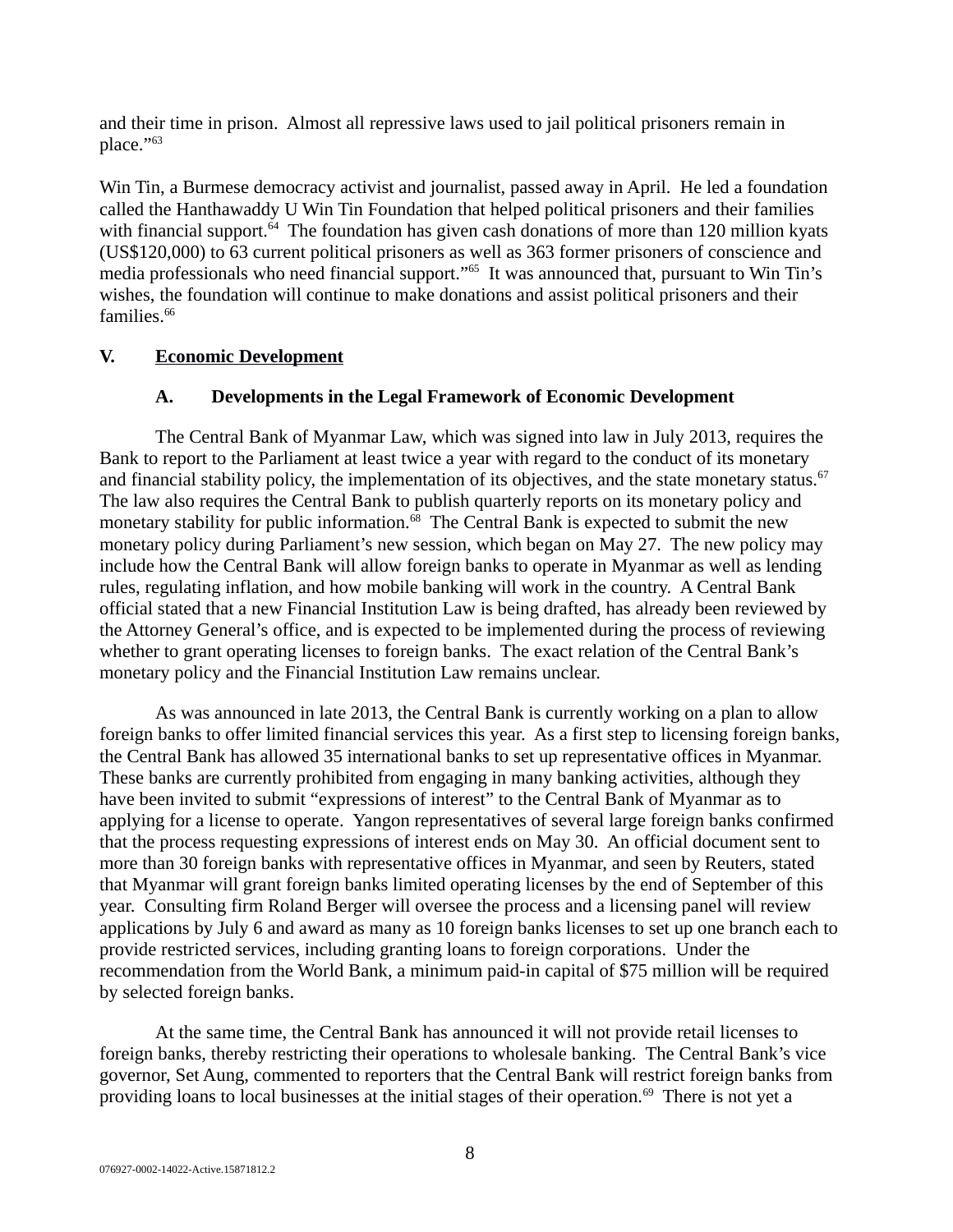concrete timeline as to how long the restriction will be enforced, although these limits are expected to be gradually loosened.<sup>70</sup>

The Myanmar Investment Commission ("MIC"), which has a variety of powers over the approval of foreign investment in Myanmar, was reformed recently with the appointment of a new chairman, the creation of a vice chairman position, and an increase in the number of commission members from 11 to 13.<sup>71</sup> These moves are aimed at attracting more foreign investment.<sup>72</sup> Minister of Energy, Zayar Aung, replaced Minister of Finance, Win Shein, as the chairman of MIC, while Minister of Hotels and Tourism, Htay Aung, was appointed as vice chairman. Deputy Minister for Finance, Dr. Maung Maung Thein, and Deputy Minister for National Planning and Economic Development, Lei Lei Thein, were added as new members, and Director General of the Directorate of Investment and Company Administration, Aung Naing Oo, was appointed as Secretary.<sup>73</sup> The MIC, which is currently under the Ministry of National Planning and Economic Development, is making necessary changes to act as an independent organization like the Central Bank of Myanmar.<sup>74</sup>

# <span id="page-8-0"></span>**B. Developments in Foreign Investment and Economic Development Projects**

According to the Directorate of Investment and Companies Administration ("DICA"), 707 foreign companies have been allowed to operate in Myanmar, counting through the end of April of this year.<sup>75</sup> The companies represent over 20 countries, with Singapore the most heavily represented numerically with approximately 116 companies operating in the country.<sup>76</sup> Total foreign investment in the same period was US \$46.5 billion, with China and Thailand the largest contributors.<sup>77</sup> The energy sector claims 41% of the total foreign investment capital,<sup>78</sup> while according to DICA approximately half of the US \$2.2 billion invested year-to-date has been in the transportation and telecom sectors.<sup>79</sup> Commodity production and housing make up the next largest beneficiaries of foreign investment so far in  $2014<sup>80</sup>$  According to state media, foreign investment during the 2013-14 fiscal year may have created more than  $90,000$  new jobs. $81$ 

According to a survey conducted by the United Overseas Bank ("UOB"), seven out of ten Asian companies indicated having plans to enter Myanmar within the next year.<sup>82</sup> Over half of the 108 companies polled by the UOB were from Singapore.<sup>83</sup> The large untapped domestic market was the main reason given for expansion, although the attractiveness of that potential was tempered by a concern regarding the availability of financing and the obscurity of relevant local legislation. $84$  The former concern may be alleviated should the government allow foreign banks to begin operating later this year, as indicated by some sources and described above.<sup>85</sup>

Myanmar plans to take advantage of a Chinese deep-sea port built to support a natural gas and crude oil pipeline project by creating a special economic zone nearby, envisioning developing a trading hub to connect nearby Asian economic players.<sup>86</sup> China is Myanmar's largest trading partner and is already invested in the \$2.5 billion pipeline, although relations have cooled as Myanmar has begun trading with rivals Japan and the United States. $87$  Public feelings toward Chinese investment have hardened, with the Letpadaung copper mine – a controversial joint venture between a Chinese state-owned company and the Myanmar military and target of many protests – once again the focal point of resentment.<sup>88</sup> Activists took two Chinese workers hostage, releasing them the next day after an intervention by riot police officers.<sup>89</sup> Local residents opposed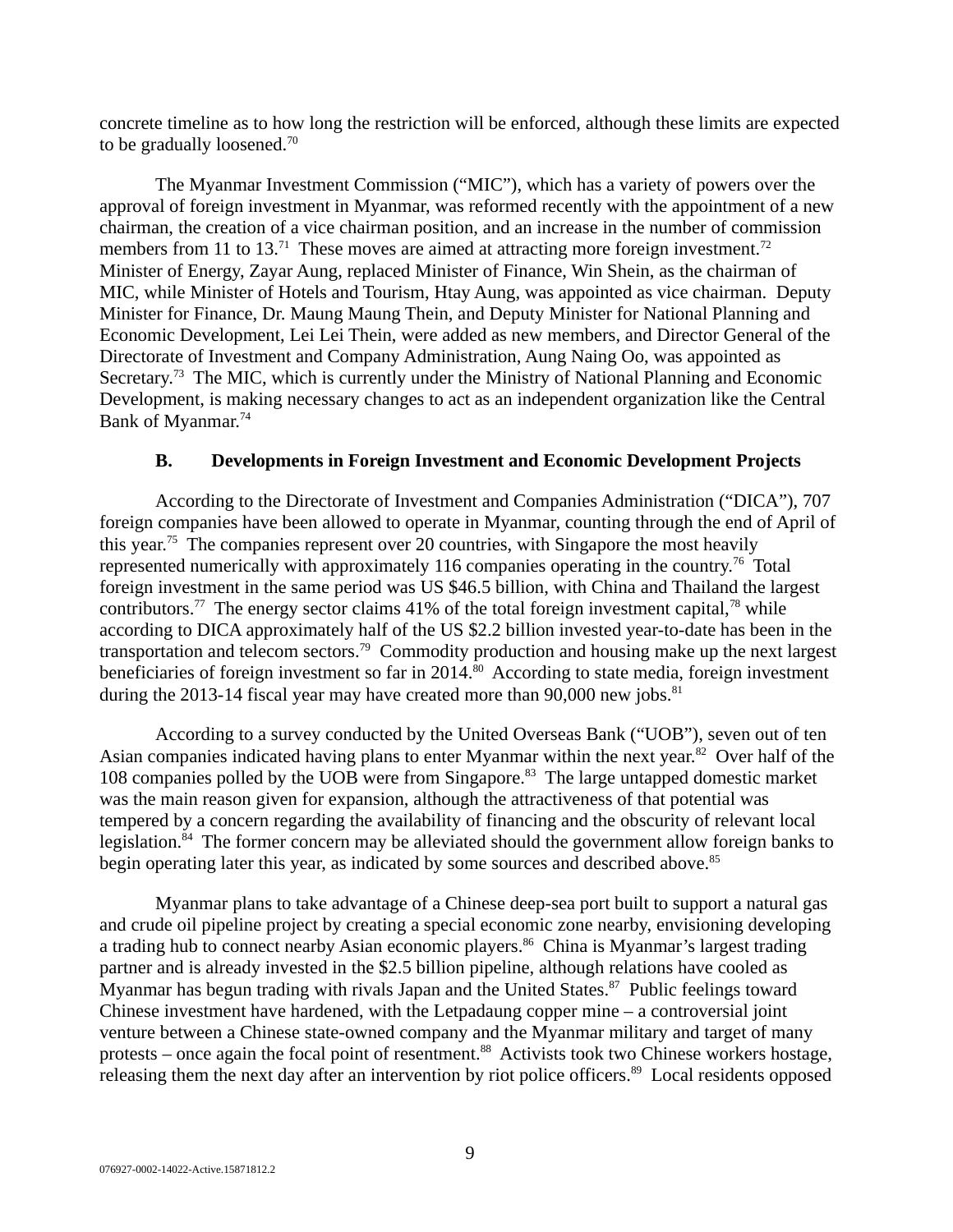to the mine have expressed concerns over land seizures due to mine expansion, destruction of cultural buildings including a Buddhist temple, and a lack of understanding of local culture.<sup>90</sup>

The United States moved in April to open a commercial service office in Myanmar, with the goal of assisting U.S. companies looking to invest in the country.<sup>91</sup> The move is part of an increased U.S. effort to strengthen foreign direct investment in Asia.<sup>92</sup> However, while some U.S. multinational companies are already investing in Myanmar, others may be put off by a possible extension of U.S. economic sanctions in response to human rights abuses. $93$  Opinions from industry professionals indicate a potential spooking of manufacturing companies in particular. The potential impact among energy sector companies is expected to be minimal.<sup>94</sup>

# <span id="page-9-0"></span>**C. Land Seizures**

Demonstrations against land seizures included one by over 200 farmers in Hpruso township, Karenni State, in which the farmers took to fields allegedly confiscated from them a decade ago and began ploughing them in protest.<sup>95</sup> The farmers allege that over 1,200 acres were taken by the army, and that formal requests to the government to return the land have failed. The army itself had previously offered to allow the farmers to work on the land as long as they acknowledged that it was owned by the army, an offer that the farmers refused.<sup>96</sup> A previous attempt to work the land faltered when, according to one spokesman, the farmers were threatened by the army. $97$ 

Farmers in Natmauk township, Magwe, also held a demonstration to call for the return of land allegedly taken in three stages over the last seven years.<sup>98</sup> The farmers had received permission from local authorities to stage the demonstration, in which they demanded that land seized to construct a gas pipeline, railroad, and airfield – allegedly thousands of acres, for which minimal to no compensation was offered – be returned by the government.<sup>99</sup> The farmers assert that most of the land was used to the financial benefit of the government and certain companies and not for the original purposes for which it was seized.<sup>100</sup> One protestor among the more than 200 who came from 19 villages in the township said that no compensation was received for the seized land, despite promises that it would be paid.<sup>101</sup>

Farmers in Kachin State claim that over 300,000 acres of land was seized by the Yuzana Company without fair compensation.<sup>102</sup> The farmers denounced the seizure in a press briefing in which they claimed that the company, which is owned by MP Htay Myint, first promised to pay proper compensation in 2012 when the farmers threatened to protest.<sup>103</sup> Instead, the farmers allege, the company gave away land belonging to other farmers.<sup>104</sup> A case brought against the company in 2010 did not result in a return of the land, and the farmers plan to protest in front of the company's headquarters at the end of  $May.^{105}$ 

Sein Than, the leader of a group of protestors from Michaungkan who continue their sit-in protest in Yangon mentioned in our March report,<sup>106</sup> was charged in April for violating Municipal Act 68.<sup>107</sup> An arrest warrant was later issued when he did not report to court, although Sein Than says that he had applied for and was granted a medical leave from the court.<sup>108</sup> Supporters rallied in front of Latha Township Court to protest the warrant.<sup>109</sup> The Michaungkan group continues its sit-in protest against the seizure of their land, a demonstration that began with a two-week long demonstration at the end of 2013 over the military's seizure of land in the 1990s.<sup>110</sup> As the group's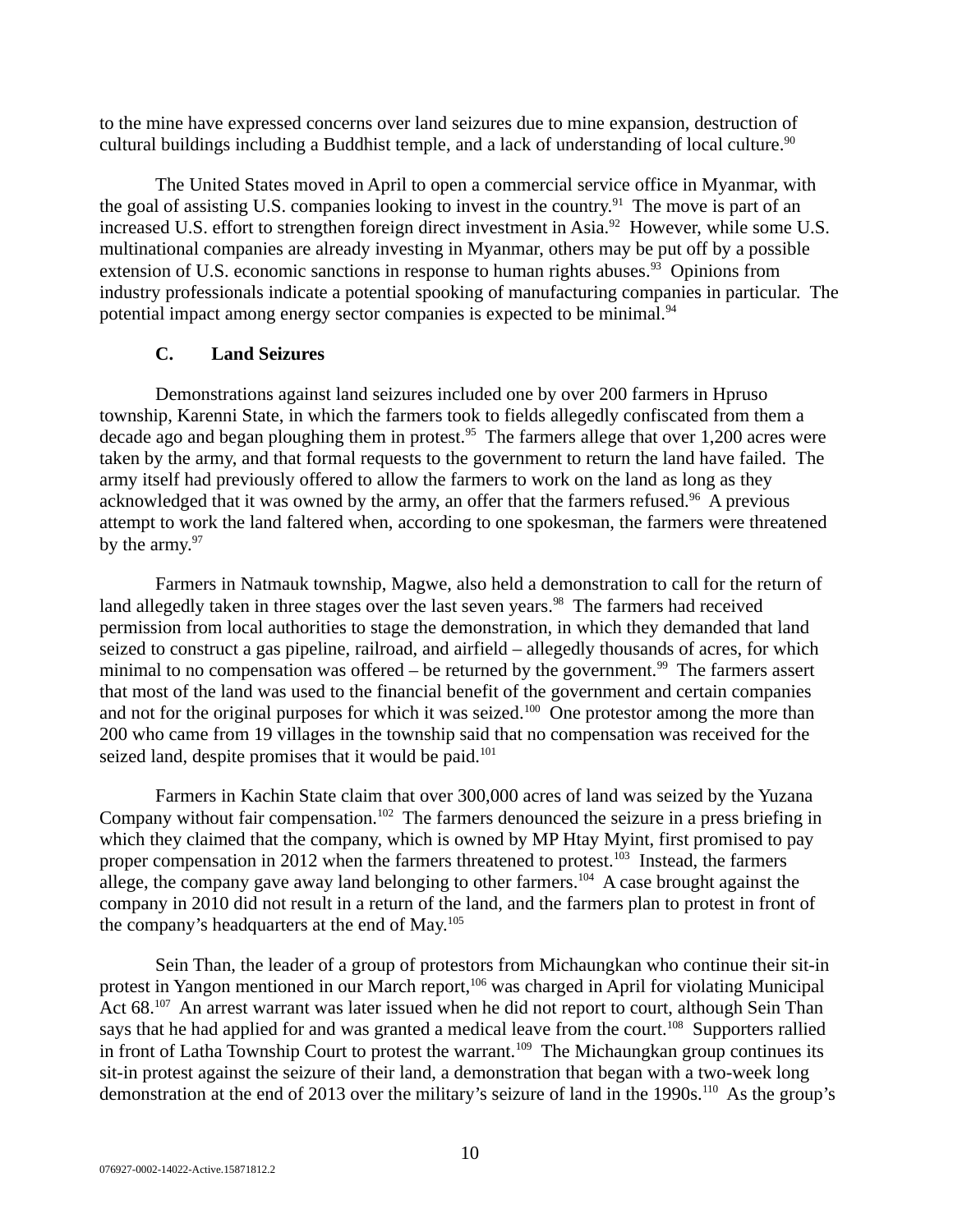efforts continue, some have turned to prayer and symbolic burning of coffins marked with the names of alleged land grab perpetrators in an attempt to bolster their cause.<sup>111</sup> The spiritual pleas have brought reaction from the authorities – five people involved with organizing the coffin burnings have been charged. $112$ 

Police clashed with a group of protestors, leaving two of the protestors seriously injured.<sup>113</sup> They were admitted to a hospital after the confrontation.<sup>114</sup> A third individual, a freelance journalist, was also injured in the clash.<sup>115</sup> The protest was in response to the jailing of a farmer, himself part of an earlier ongoing protest against the seizure of over 1,000 acres land in 1999. $^{116}$ According to that protest, the seized land was given to a local businessman, Htein, a man with connections to the government. $117$ 

# **VI. Ethnic Violence**

# <span id="page-10-1"></span><span id="page-10-0"></span>**A. Violence Against Muslims**

On April 4, a mob of about 300 Buddhists destroyed a Muslim home, threw stones at a Muslim restaurant and attacked a mosque in Hlegu, a town 40 kilometers northeast of Yangon.<sup>118</sup> The crowd reportedly broke into the mosque and stole money from the donation box. The riots began when a Muslim man allegedly stabbed a Buddhist man in the eye with a pair of scissors during an argument.

On April 16, a mob of Buddhist villagers in Nattalin Township, Bago region, burned down multiple houses in an attack against an interfaith couple.<sup>119</sup> The day before the violence, a crowd of Buddhists surrounded the home of a young Buddhist woman and demanded that her family turn over her Muslim partner. Police escorted the man to safety but the crowd returned the next day and burned down four houses, including the woman's house.

As described in our previous reports, in recent months the Rakhine State government expelled Médecins Sans Frontieres ("MSF"), also known as Doctors Without Borders, while other international aid organizations fled Rakhine State following attacks by local Buddhists on the offices of medical aid group Malteser International and other NGOs in the state capital of Sittwe. In April, United Nations and U.S. State Department officials raised concerns about the resulting void in humanitarian support for impoverished Rohingya Muslims and other displaced people in Rakhine, and urged the government to allow the aid groups to return.<sup>120</sup> A Myanmar government investigatory commission concluded that, contrary to rumors that sparked the riots in Sittwe that a foreign aid worker for Malteser International had disrespectfully mishandled a Buddhist flag, no such event took place.<sup>121</sup> The commission also criticized the Rakhine state government for its "sluggish" handling of the attacks that caused NGOs to leave. However, while Rakhine State authorities welcomed most foreign aid groups to return, they continued to ban MSF and Malteser International.<sup>122</sup>

The government set up a commission, called the Emergency Coordination Center ("ECC"), tasked with overseeing and censuring the relief work done by international NGOs.<sup>123</sup> In May negotiations with the Ministry of Health, the U.N., and NGOs, the ECC insisted that no further humanitarian assistance be restored to the existing hospital in the Dar Paing IDP camp in Sittwe.<sup>124</sup>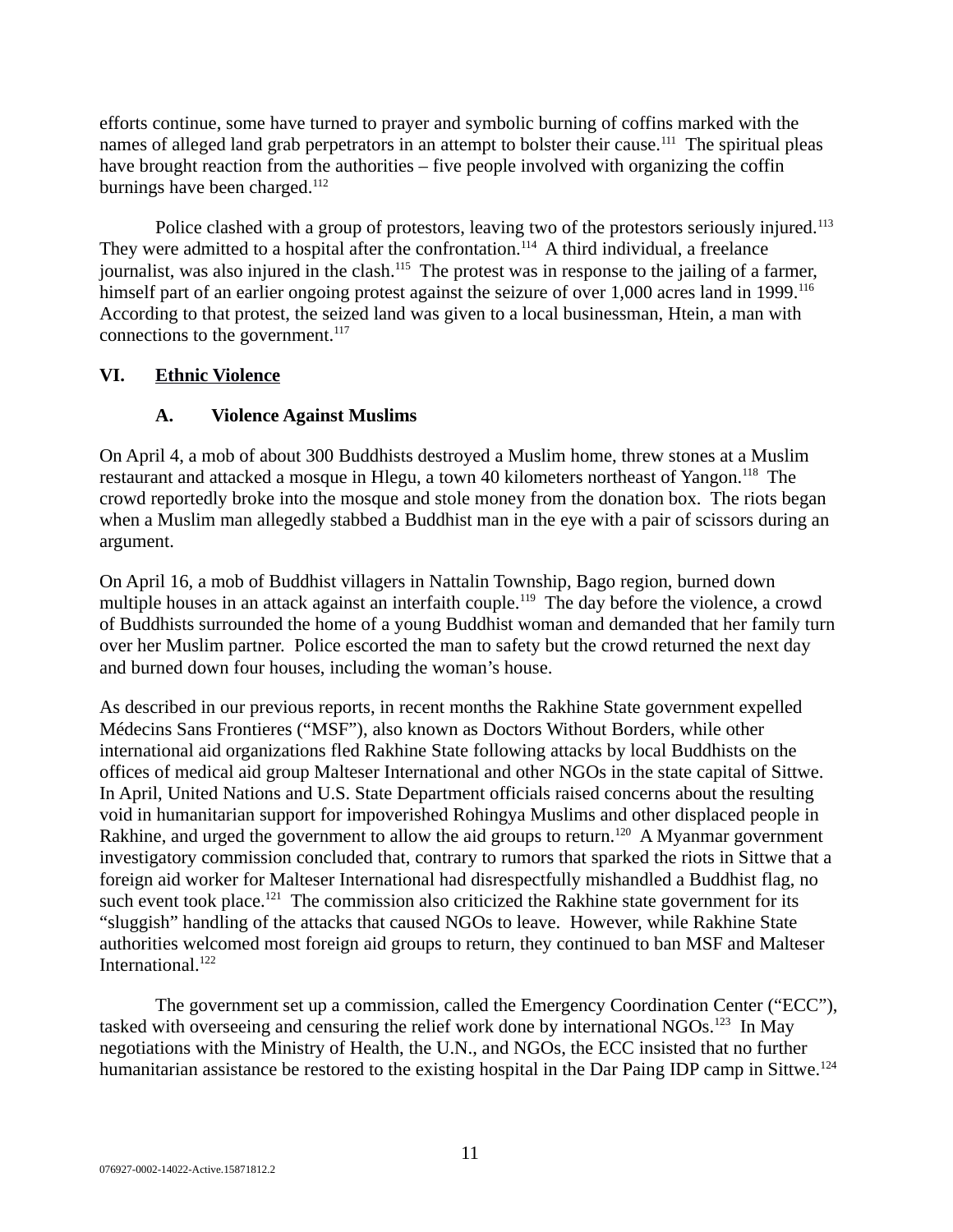A member of the ECC said that the ECC did not want to give the Rohingya IDPs a permanent hospital because that will imply that the IDPs have permanent status to stay in the country.<sup>125</sup>

Rakhine Buddhists have continued to push for extreme measures to repress Rohingya. An early May conference of Rakhine Buddhist leaders called for the creation of a Rakhine "National Defense Army" to "protect" Buddhists from Rohingya.<sup>126</sup> Later in May, twenty civil society groups in Rakhine State formed a "U.N./NGO Watch Team" to monitor international humanitarian aid to Rohingya.<sup>127</sup> One member of the group said that the group will "approach" and "inform" NGOs when local people do not approve of their actions, with the aim of negotiating between the two sides.

In April, the government continued to carry out its nationwide census, which allowed respondents to identify themselves in various ethnic categories that, at the pressure of Buddhist protestors in Rakhine State, excluded Rohingya Muslims. A government official claimed that more than 6,000 Muslim households in Rakhine State voluntarily registered themselves as "Bengali," a claim that local Rohingya activists denied.<sup>128</sup> Possibly to justify mistreatment of Rohingya Muslims, the Rakhine State government calls them "Bengali" and claims they are immigrants from Bangladesh rather than native Burmese.

# <span id="page-11-0"></span>**B. Violence Between the Central Government and Ethnic Rebel Groups**

Serious fighting erupted in April and May between the Myanmar Army and Kachin and Ta'ang (Palaung) militias, the only two major ethnic armed groups that do not have a ceasefire agreement with the government in place.<sup>129</sup> Other concerning developments also occurred in Kachin, Shan, and Karen states.

# *Kachin State*

After the Kachin Independence Organization ("KIO") refused to allow government census-takers into its territory, approximately one thousand government troops surrounded dozens of villages in the Man Win Gyi area on the Kachin-Shan border in early April, supposedly to accompany census workers.<sup>130</sup> A peace mediator claimed that the census was a pretext for the government to capture Kachin land.<sup>131</sup> Rather than increasing people's cooperation with the census, the appearance of government troops caused many villagers to flee their towns.<sup>132</sup> Fighting between the government and Kachin Independence Army ("KIA") troops ensued and left at least 14 government troops and eight KIA troops dead. $133$ 

As a result of the fighting, an estimated 3,000 to 5,000 villagers in Kachin State were displaced from their homes, including 1,000 people who fled across the border to China.<sup>134</sup> The fighting also made matters worse for IDPs. Artillery shells believed to be launched by government forces landed close to an IDP camp, injuring at least one resident.<sup>135</sup> The government reportedly closed key roads linking towns that would allow international aid groups such as UNICEF to transport supplies to IDPs.<sup>136</sup> As a result, IDPs faced an extreme shortage of provisions, lacking blankets, medicine and clean drinking water.<sup>137</sup> Claiming that IDP camps were too close to the Myanmar Army base, government troops also pressured some IDPs to return home despite the ongoing fighting in their villages. $138$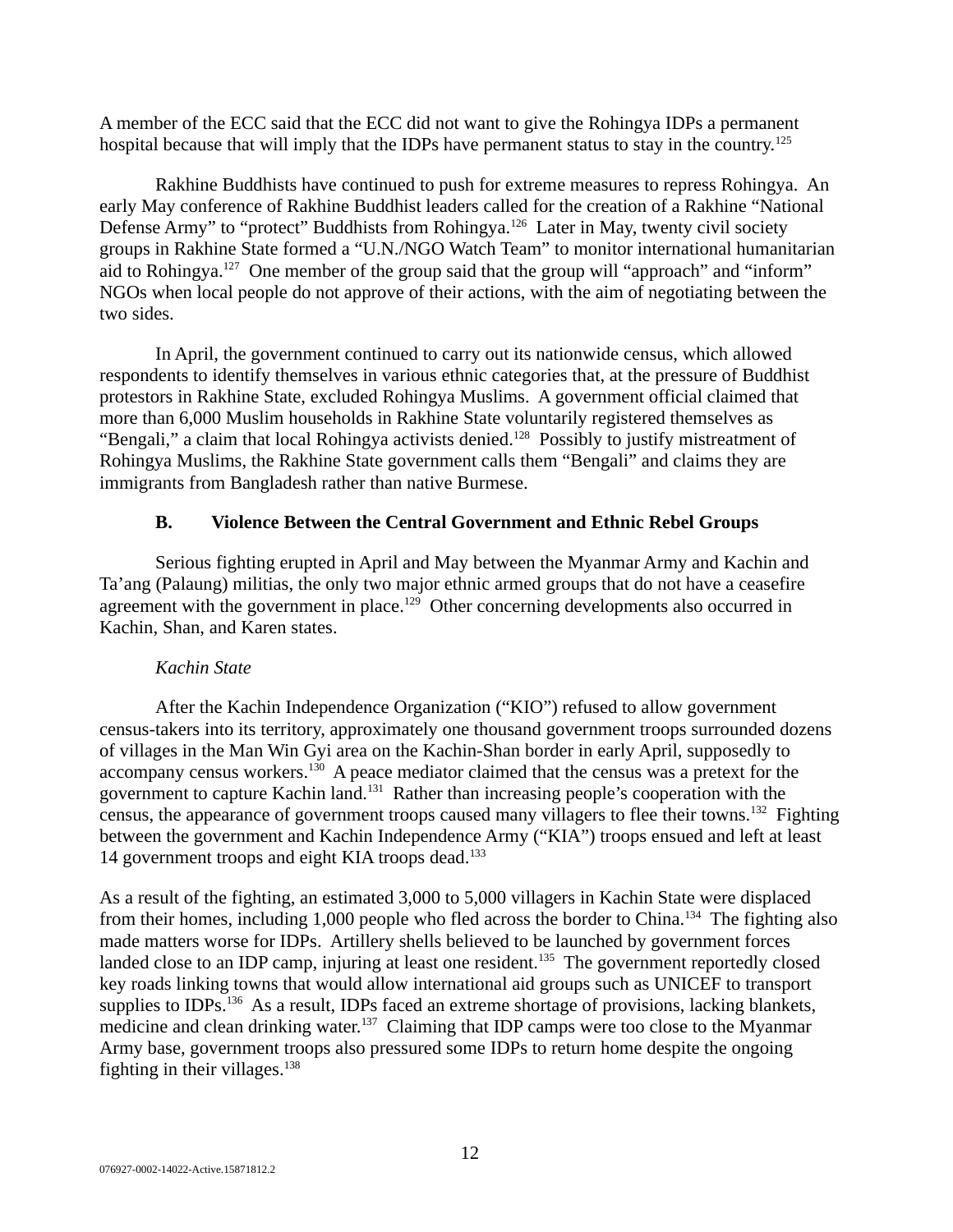Ethnic Shan people in Kachin State staged a protest in the state capital in May, alleging that the KIA forcibly recruited their family members.<sup>139</sup> On May 16, the KIA released 21 villagers, including Shan, Kachin and Muslim villagers.<sup>140</sup>

The Asian Human Rights Commission reported that two Myanmar Army soldiers raped a 17-year-old girl in Kachin State in early April.<sup>141</sup> Despite a police report that identified one of the perpetrators, the Army did not cooperate with the investigation and no charges were filed. As we discussed in our January 2014 report, the military has long been accused of using rape as a weapon in the country's conflicts with ethnic rebel groups.

## *Shan State*

Heavy fighting also took place in northern Shan State as well, where government troops clashed with Ta'ang National Liberation Army ("TNLA") soldiers in a series of battles.<sup>142</sup> At least 19 government soldiers died, and no TNLA casualties were reported.<sup>143</sup> The TNLA said it encountered government troops while clearing a route used by drug smugglers.<sup>144</sup> The Myanmar Army responded by raiding several villages that it suspected were hiding TNLA soldiers and detained local civilians.<sup>145</sup>

A disturbing news report indicates that the TNLA is also forcibly recruiting villagers to be soldiers and is executing villagers who refuse.<sup>146</sup> A villager in Namhsan township in Shan State said that TNLA soldiers demanded to take one recruit from each household, and when the village leader tried to reason with them, they killed him, warning that more executions would follow. Over 50 local families fled Namhsan to escape the TNLA and have not received any aid.<sup>147</sup>

Myanmar Army soldiers abducted Aike Kyein, a member of the Shan League for Democracy, from his home and tortured him in the jungle for several days.<sup>148</sup> Kyein was accused of violating the Unlawful Associations Act by associating with the Restoration Council for Shan State ("RCSS") and Shan State Army South ("SSA-S"), despite the fact that the RCSS and SSA-S have signed a cease fire with the government.<sup>149</sup> The Unlawful Associations Act is a law previously used by the former junta to punish any person connected to or supporting insurgent groups. After President Thein Sein personally intervened in the case, the Army released Kyein in late May.<sup>150</sup> The Army also raided the office of the RCSS on May 6 without a warrant.<sup>151</sup> According to the RCSS, the raid "badly affected the mutual trust" between the RCSS and the government in peace negotiations.<sup>152</sup>

Ethnic armed groups also fought amongst themselves in April. Fighting broke out between the SSA-S and United Wa State Army ("UWSA") after the UWSA refused to stop mining gold in SSA-S-controlled territory.<sup>153</sup> One UWSA soldier was killed.

# *Karen State*

In Karen State, over 200 internally displaced persons ("IDPs") being taken to new homes offered to them by the Democratic Karen Buddhist Army ("DKBA") were stopped by the Karen State government.<sup>154</sup> The IDPs were evacuated from a village near Yangon that was destroyed by the government in February, when it claimed the villagers were illegal squatters.<sup>155</sup> After the government intercepted their resettlement, about 160 of the IDPs were able to sneak into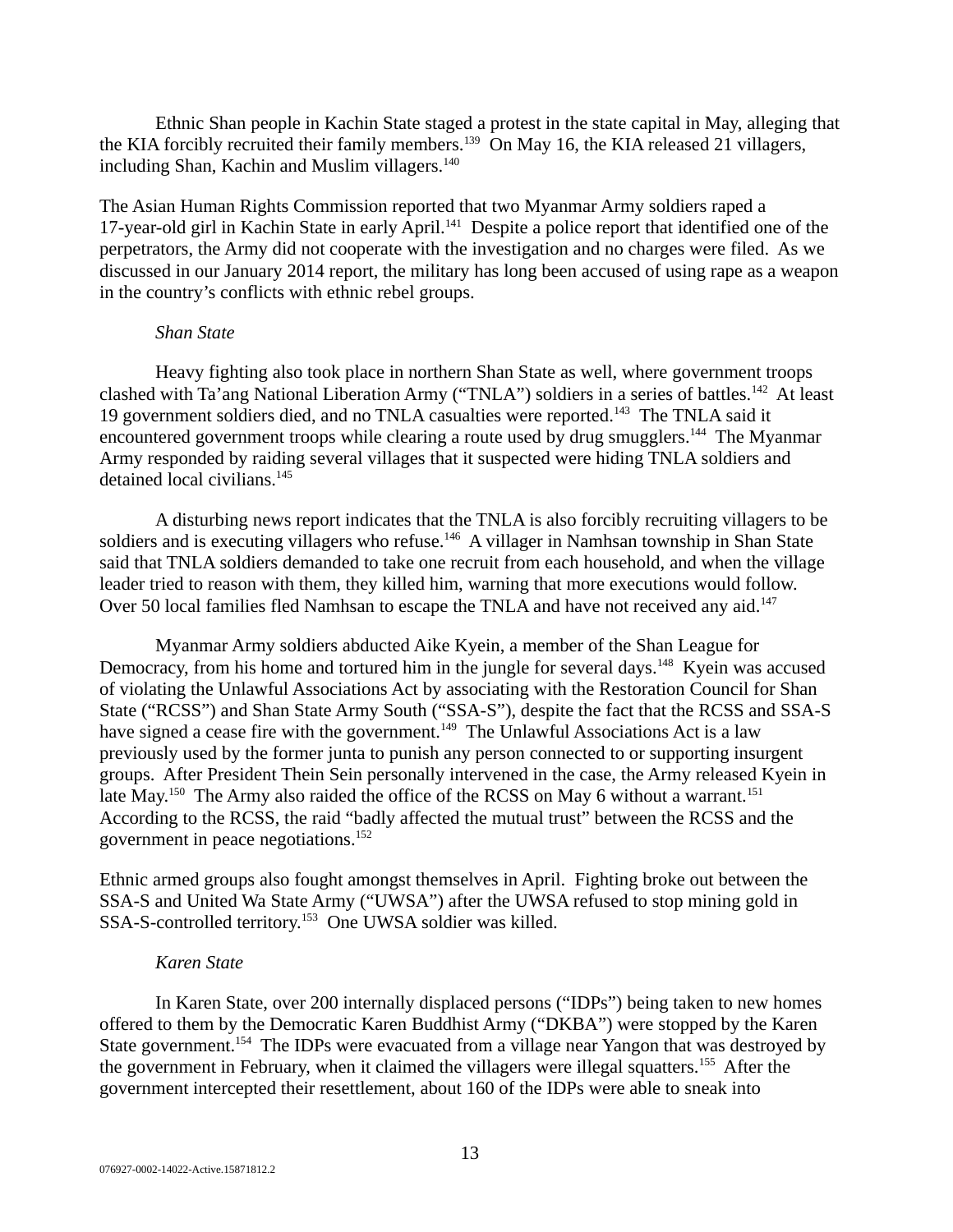DKBA-held territory.<sup>156</sup> Some have speculated that the DKBA's resettlement offer is a way to force IDPs into military service, which a DKBA spokesperson denied.<sup>157</sup>

A study by the Karen Human Rights Group reported that while human rights conditions have improved among Karen communities in recent years, new patterns of human rights abuses, such as land grabbing and drug trafficking have emerged.<sup>158</sup> Additionally, rape, arbitrary arrest and detention, torture and extrajudicial killings still occur at the hands of the Myanmar Army, border guard forces, the DKBA and the Karen National Liberation Army.

# <span id="page-13-0"></span>**C. Peace Talks**

The Myanmar government met with the Nationwide Ceasefire Coordination Team ("NCCT"), an organization that represents 16 armed ethnic rebel groups, for four days of peace talks in early April.<sup>159</sup> Complicating the negotiations, the government side consisted of two factions with different demands: the President's civilian negotiators and the Army. While the NCCT and government negotiators agreed to an agreement in principle on some points, other important issues remain unresolved. The Army refused to entertain the formation of a federal Army, under which armed ethnic groups would retain some autonomy, and instead continued to demand a single unified army.<sup>160</sup> Additionally, the Army demanded that ethnic rebel groups acknowledge the legitimacy of the country's 2008 constitution, which the ethnic groups say was not democratically adopted.<sup>161</sup> While the United Wa State Army ("UWSA") is not a member of the NCCT, the commander in chief of the Myanmar military met separately with the UWSA and the Shan State Progressive Party, the political arm of the Shan State Army-North, in Shan State.<sup>162</sup>

In late May, the government again met with NCCT negotiators and worked on a second draft of the ceasefire. The two sides made progress, as the government agreed in principle to the idea of a federal political system.<sup>163</sup> Additionally, government negotiators did not bring up the Army's demand that the ethnic rebels acknowledge the 2008 constitution, which would most likely need to be amended to implement a federal system.

General Gun Maw, the deputy commander in chief of the KIA, called for the U.S. to be involved in peace talks during an April visit to Washington D.C.<sup>164</sup> The U.S. Embassy in Yangon said it would seriously consider any request from the government and ethnic rebel groups to support the ongoing talks.<sup>165</sup> However, a spokesperson for President Thein Sein expressed skepticism about the U.S. record of ending conflicts, pointing to its interventions in Iraq and Afghanistan.<sup>166</sup>

In May, the United Nationalities Federal Council, an alliance of armed ethnic rebel groups, revealed its office for a Federal Union Army, an organization that will prepare troops to be integrated into the national army if it is federalized.<sup>167</sup>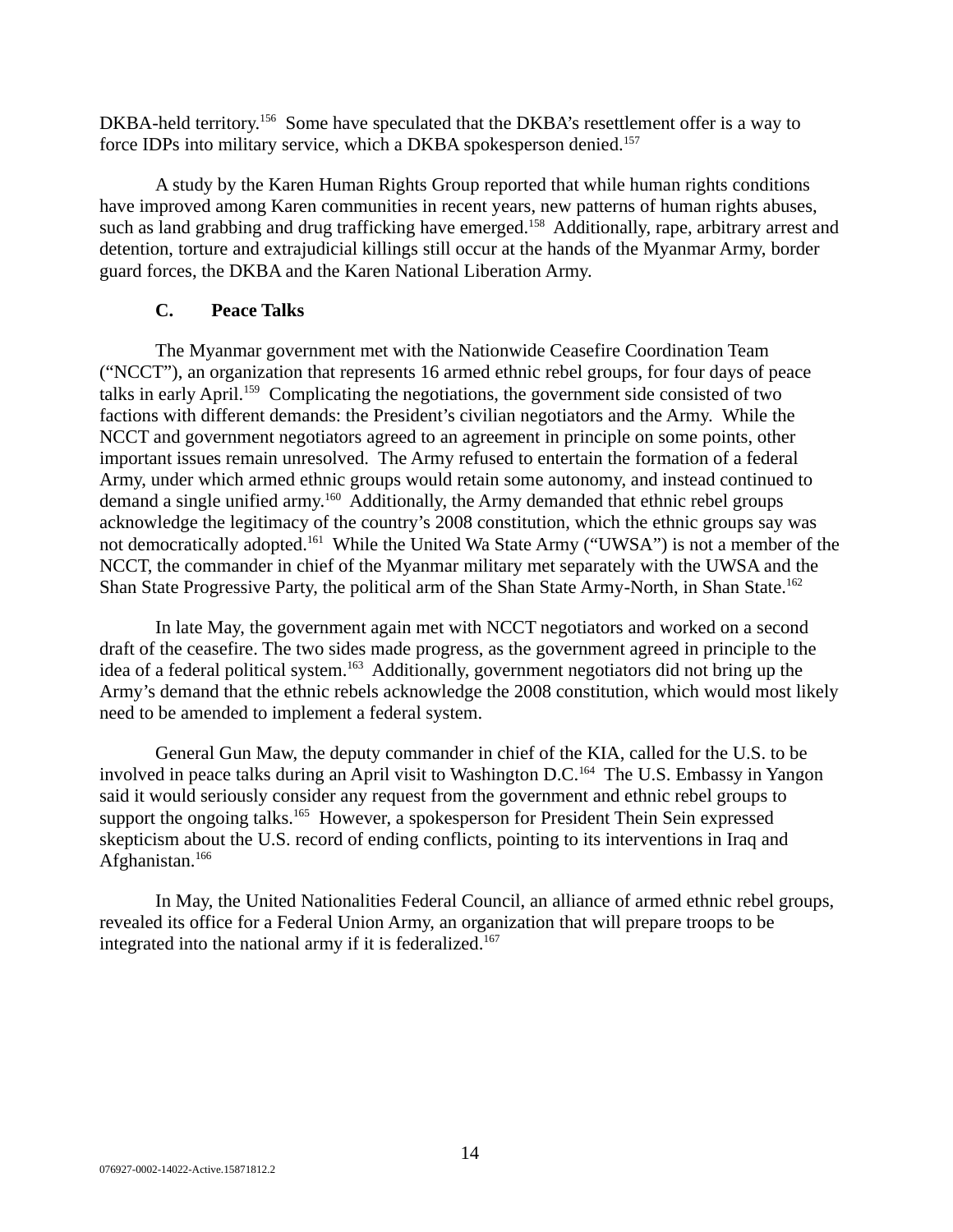1 Reuters, May 15, 2014: http://www.reuters.com/article/2014/05/15/us-myanmar-usa-obama-idUSBREA4E0W820140515

2*Id.*;

http://www.whitehouse.gov/the-press-office/2014/05/15/letter-congress-continuation-national-emer gency-respect-burma

# 3

HIS Jane's 360, May 15, 2014: http://www.janes.com/article/37957/eu-extends-military-sanctions-on-myanmar

4 The Malay Mail Online, May 10, 2014: http://www.themalaymailonline.com/world/article/myanmar-showcases-reforms-at-landmark-aseanmeeting

5 The Wall Street Journal, May 10, 2014: http://online.wsj.com/news/articles/SB10001424052702304655304579552963238417846

6 The Wall Street Journal, May 10, 2014: http://online.wsj.com/news/articles/SB10001424052702304655304579553040100329398

7 The Japan Times, May 29, 2014: http://www.japantimes.co.jp/news/2014/05/29/national/japan-myanmar-boost-defense-ties/

8 People's Daily, May 6, 2014: http://english.peopledaily.com.cn/90883/8618696.html

9

People's Daily, May, 23, 2014: http://english.peopledaily.com.cn/n/2014/0523/c90883-8732004.html

10 The Indian Express, May 11, 2014: http://indianexpress.com/article/india/india-others/india-myanmar-sign-border-pact-to-share-intel/

11 The Irrawaddy, June 2, 2014: http://www.irrawaddy.org/burma/burma-bangladesh-odds-deadly-border-clash.html

12 Eleven, May 29, 2014: http://www.elevenmyanmar.com/index.php? option=com\_content&view=article&id=6289:myanmar-signs-environmental-pact-with-south-korea &catid=44:national&Itemid=384

# 13

Eco-Business, May 2, 2014: http://www.eco-business.com/news/myanmar-norway-initiate-cooperation-environmental-conservat ion/

14 The Irrawaddy, May 26, 2014: http://www.irrawaddy.org/burma/burma-election-commission-warns-suu-kyi-challenging-army.html

15

.

*Id.*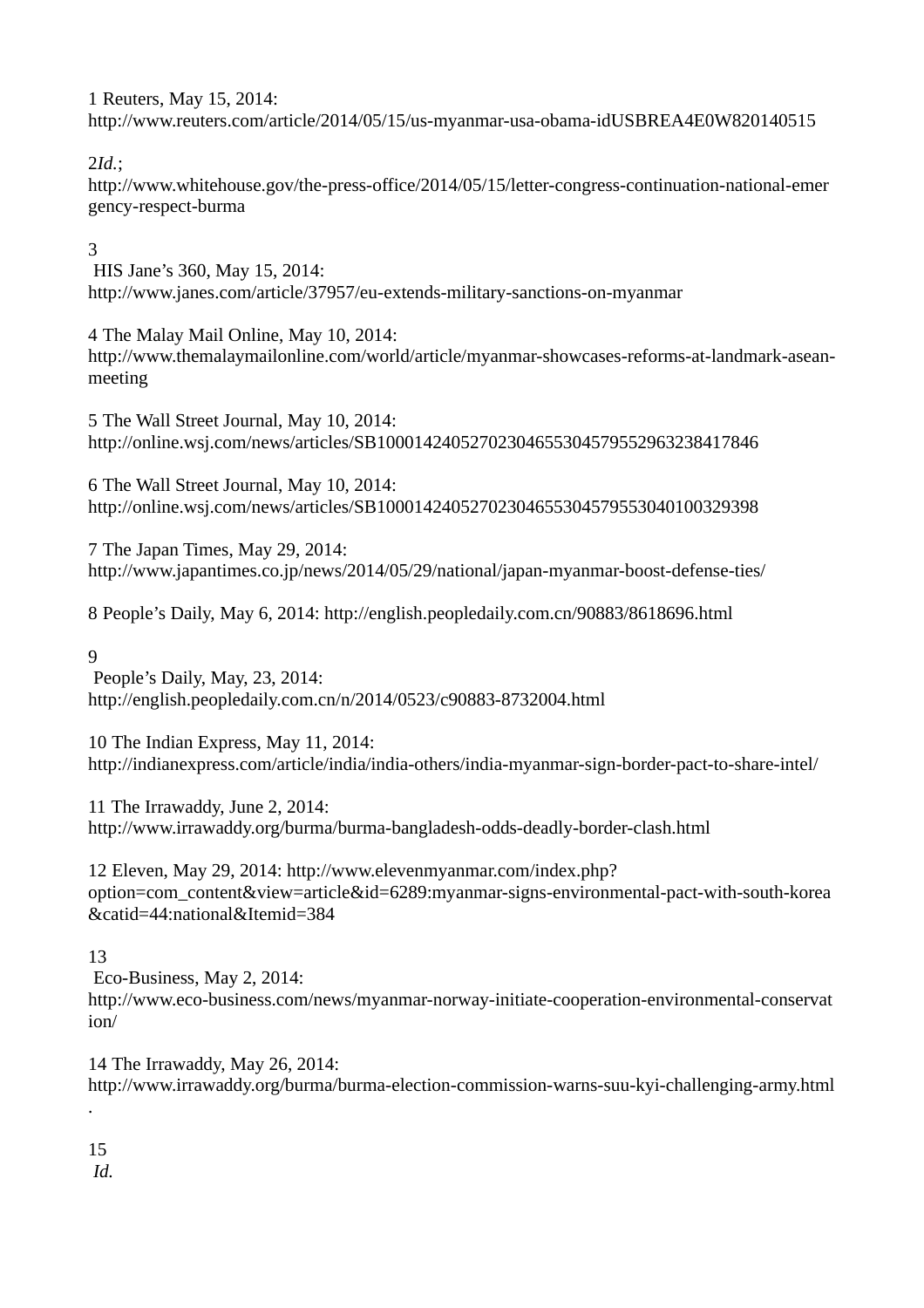*Id*.

# 17

The Irrawaddy, June 2, 2014:

http://www.irrawaddy.org/burma/nld-slams-election-commissions-inappropriate-warning-suu-kyi.ht ml.

18 The Irrawaddy, May 15, 2014:

http://www.irrawaddy.org/burma/election-campaign-rules-spark-concern-among-opposition-parties. html.

19 *Id.*

20

*Id.*

21 Radio Free Asia, May 15, 2104: http://www.rfa.org/english/news/myanmar/campaign-05152014185400.html.

22 Mizzima, May 7, 2014:

http://www.mizzima.com/mizzima-news/media/item/11158-deportation-heightens-concerns-in-mya nmar-about-media-rights.

23

*Id.*

24

Human Rights Watch, May 3, 2014: http://www.hrw.org/news/2014/05/03/burma-repression-marks-press-freedom-day

25

Mizzima, May 7, 2014:

http://www.mizzima.com/mizzima-news/media/item/11158-deportation-heightens-concerns-in-mya nmar-about-media-rights.

26 Human Rights Watch, May 3, 2014: http://www.hrw.org/news/2014/05/03/burma-repression-marks-press-freedom-day.

27

*Id*.

28 Reuters.com, May 6, 2104: http://www.reuters.com/article/2014/05/06/us-myanmar-corruptionidUSBREA450DS20140506.

# 29

Eleven Myanmar, May 7, 2014: http://www.elevenmyanmar.com/index.php? option=com\_content&view=article&id=6000:corruption-lack-of-skilled-labour-hurt-development-survey-finds&catid= 33&Itemid=356 .

30

*Id*.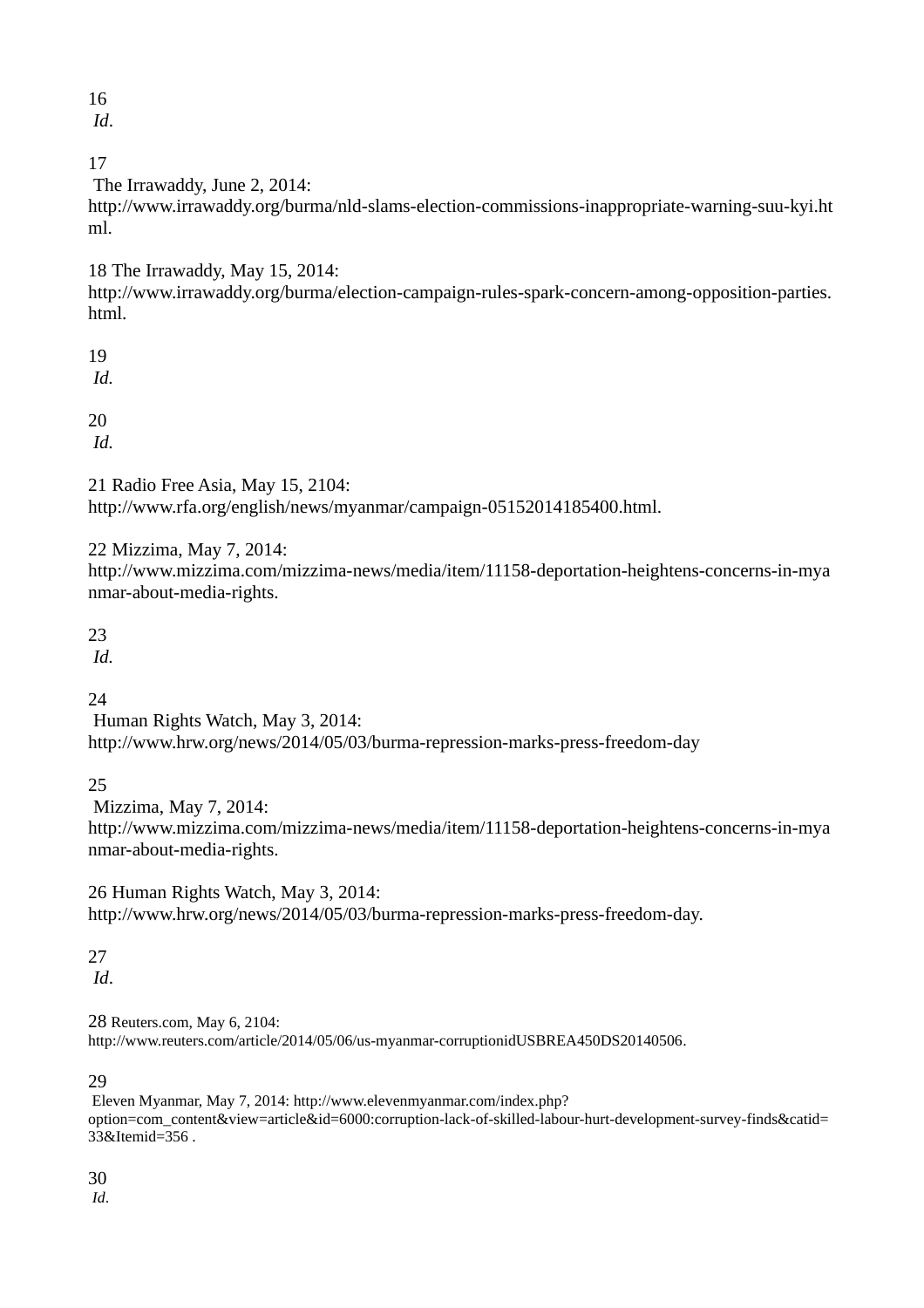Reuters.com, May 6, 2104: http://www.reuters.com/article/2014/05/06/us-myanmar-corruptionidUSBREA450DS20140506.

32

*Id*.

33 *Id.* 

| 34 Eleven Myanmar, May 8, 2014: http://www.elevenmyanmar.com/index.php?                                       |
|---------------------------------------------------------------------------------------------------------------|
| option=com_content&view=article&id=6012:mp-to-push-for-action-against-corruption&catid=32:politics&Itemid=354 |
|                                                                                                               |

35 *Id*. 36 *Id*.

37 *Id*.

38 Eleven Myanmar, May 5, 2014: http://www.elevenmyanmar.com/index.php?

option=com\_content&view=article&id=5966:anti-corruption-commission-must-enact-more-laws&catid=44:national&It emid=384.

| 39<br>Id.                                                                                         |  |
|---------------------------------------------------------------------------------------------------|--|
| 40<br>$\it{Id}.$                                                                                  |  |
| 41<br>$\it{Id}.$                                                                                  |  |
| 42<br>Id.                                                                                         |  |
| 43<br>Id.                                                                                         |  |
|                                                                                                   |  |
| 44 TTJ, April 5, 2014: http://www.ttjonline.com/news/half-of-myanmar-logging-is-illegal-4209856/. |  |
| 45<br>Id.                                                                                         |  |
| 46<br>Id.                                                                                         |  |
| 47<br>$\it{Id}.$                                                                                  |  |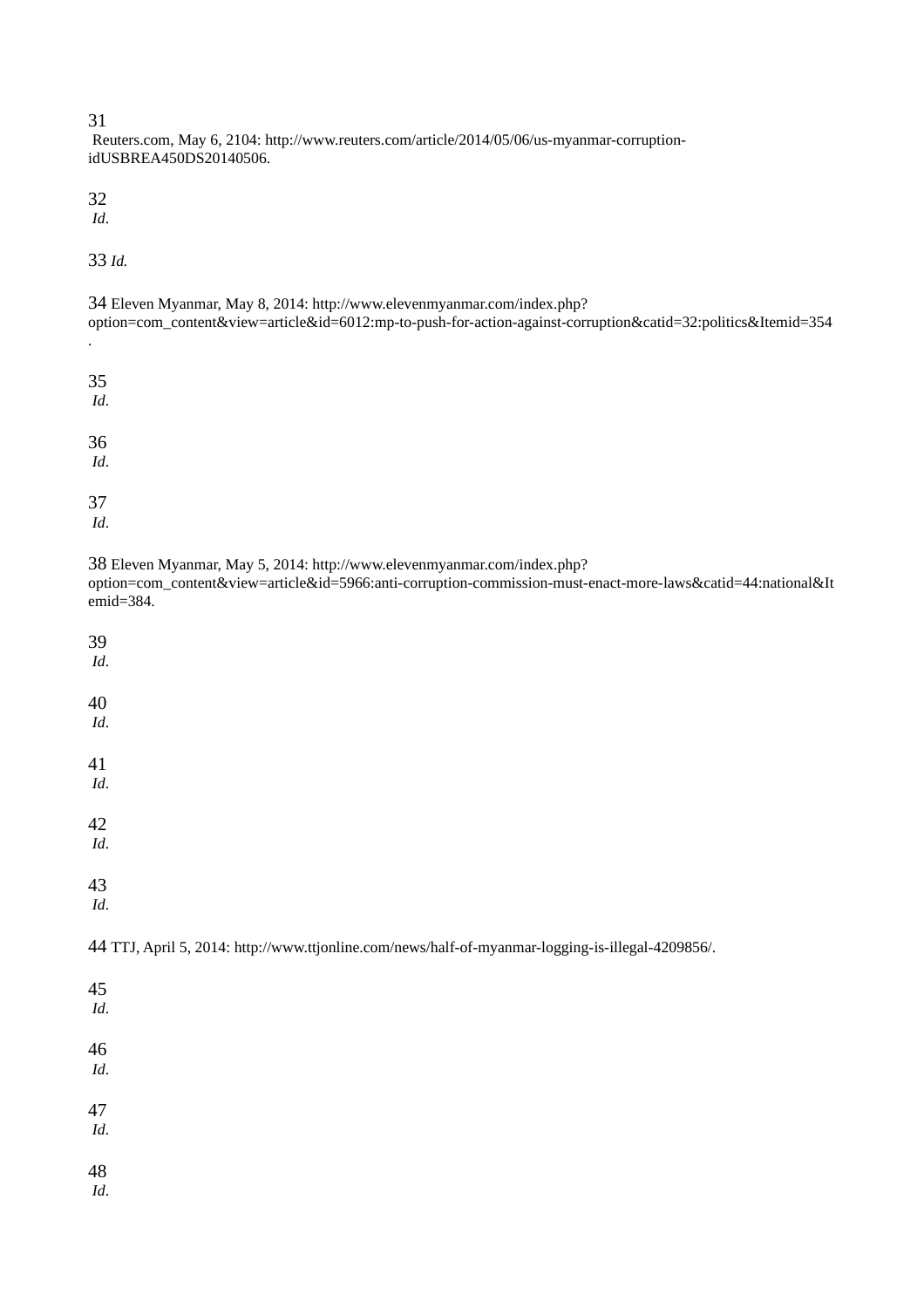49 The Irrawaddy, May 27, 2014:

http://www.irrawaddy.org/burma/burmese-govt-publishes-draft-religious-conversion-bill.html .

50

KSPR.com, May 29, 2104: http://www.kspr.com/news/nationworld/Myanmar-interfaith-marriage-proposal-alarms/21051646\_26239416.

51

*Id*.

52

The Irrawaddy, May 27, 2014: http://www.irrawaddy.org/burma/burmese-govt-publishes-draft-religious-conversion-bill.html . \

53

The Daily Star, May 28, 2014: http://www.thedailystar.net/myanmar-mulls-religious-conversion-curbs-state-media-25987.

54 The Irrawaddy, April 4, 2014: http://www.irrawaddy.org/burma/burmas-top-leaders-divided-constitutional-reform.html

55 The Irrawaddy, May 5, 2014: http://www.irrawaddy.org/burma/nld-88-generation-hold-rallies-nationwide-campaign-constitutiona l-reform.html

56 The Irrawaddy, May 26, 2014: http://www.irrawaddy.org/burma/un-rights-envoy-burma-needs-constitutional-change.html

57 The Irrawaddy, May 28, 2014,

http://www.irrawaddy.org/burma/59-political-prisoners-remain-behind-bars-burma-rights-group.htm l

58 *Id*.

59

*Id*.

60

*Id*.

61 Myanmar Times, May 13, 2014,

http://www.mmtimes.com/index.php/opinion/10349-journalist-jailing-highlights-need-for-new-initi ative-on-political-prisoners.html

62

*Id*.

63

*Id*.

64 The Irrawaddy, May 13, 2014,

http://www.irrawaddy.org/burma/win-tins-foundations-continue-supporting-political-prisoners.html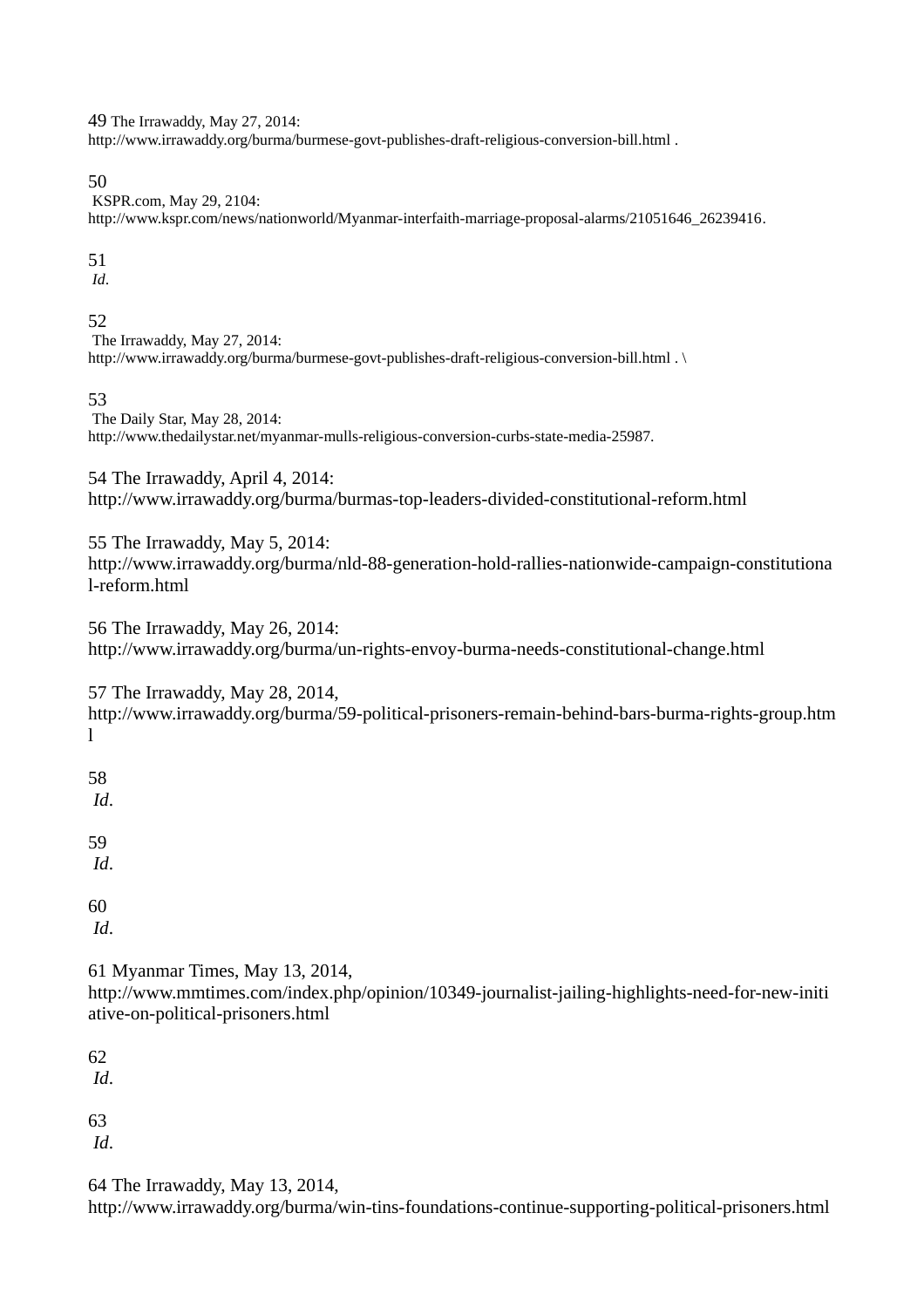*Id*.

66

*Id*.

67 Central Bank of Myanmar Law, Chapter V Article 37: http://www.cbm.gov.mm/sites/default/files/cbm\_law\_unofficial\_translation\_29-7-2013\_1.pdf

# 68

Id., Chapter V Article 38.

69 The Myanmar Times, May 18, 2014:

http://www.mmtimes.com/index.php/business/10378-foreign-banks-to-face-lending-restrictions.htm  $\mathbf{I}$ 

70

*Id*.

71 http://www.moi.gov.mm/npe/nlm/download/file/fid/850

72

Shanghai Daily, May 29, 2014: http://www.shanghaidaily.com/article/article\_xinhua.aspx? id=221350

73

*Id*.

74

http://www.moi.gov.mm/npe/nlm/download/file/fid/850

75 Eleven Myanmar, May 20, 2014: http://www.elevenmyanmar.com/index.php? option=com\_content&view=article&id=6182:govt-allows-707-foreign-firms-to-operate-in-myanma r.

76

*Id*.

77

Eleven Myanmar, May 13, 2014: http://www.elevenmyanmar.com/index.php? option=com\_content&view=article&id=6080:foreign-investment-up-to-us-260-million-in-april.

78

*Id*.

79

Eleven Myanmar, May 27, 2014: http://www.elevenmyanmar.com/index.php? option=com\_content&view=article&id=6271:more-foreign-companies-to-invest-in-myanmar.

80

*Id*.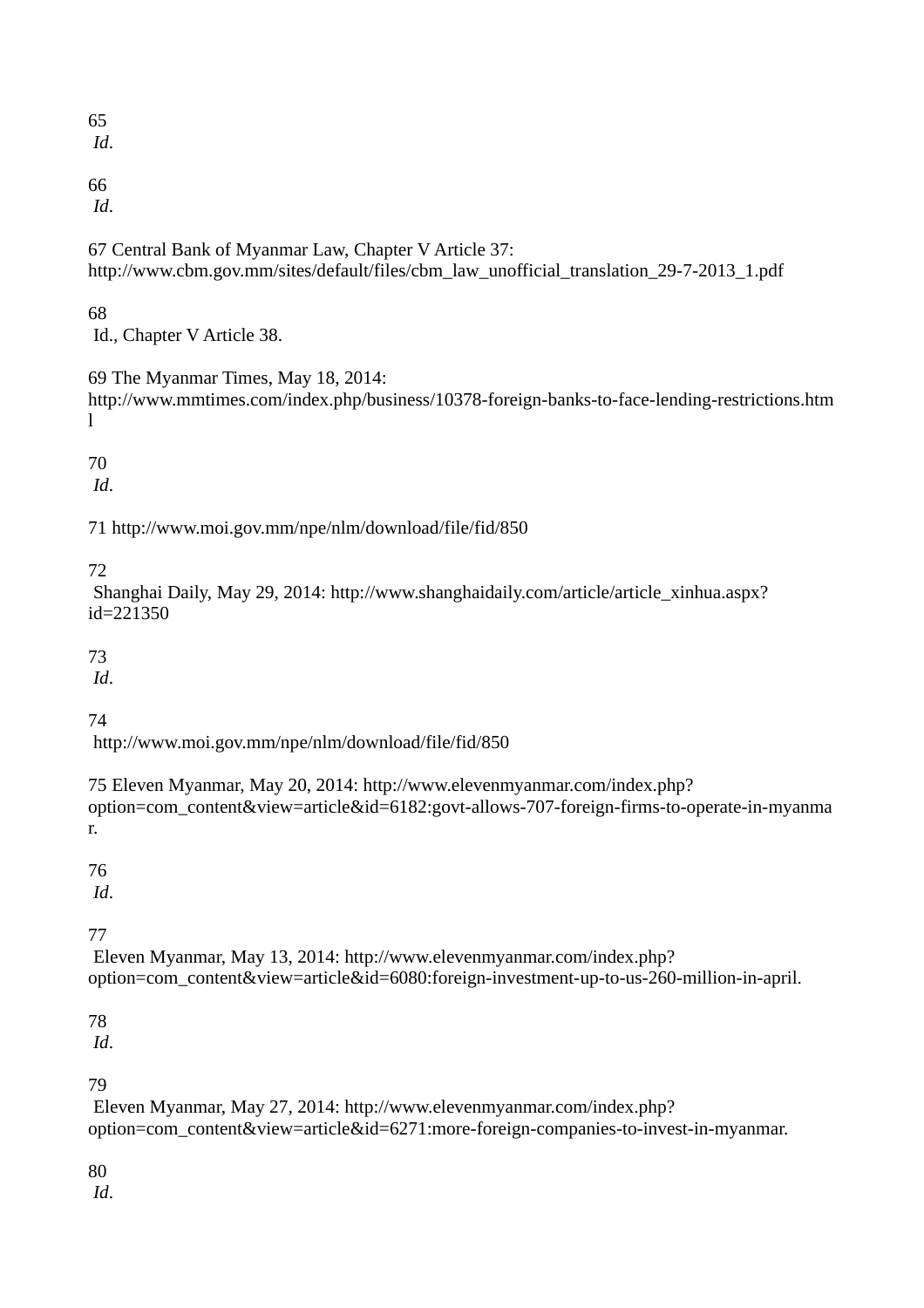The Irrawaddy, May 8, 2014:

http://www.irrawaddy.org/latest-news/foreign-investment-creates-90000-new-jobs-burma-state-med ia.html.

82 AsiaOne, May 7, 2014: http://business.asiaone.com/news/7-10-asian-firms-plan-invest-myanmar-survey.

83

*Id*.

84

*Id*.

85

Reuters, May 27, 2014:

http://www.reuters.com/article/2014/05/27/us-myanmar-banks-licences-idINKBN0E710320140527.

86 The Wall Street Journal, May 22, 2014: http://blogs.wsj.com/frontiers/2014/05/22/myanmar-envisions-trading-hub-at-deep-sea-port/.

87

*Id*.

88

The New York Times, May 19, 2014:

http://www.nytimes.com/2014/05/20/world/asia/anti-china-resentment-flares-over-myanmar-mine.h  $tml$ ?  $r=0$ .

89

*Id*.

90

*Id*.

91 The Financial Times, April 17, 2014: http://www.ft.com/intl/cms/s/0/9d61898a-c637-11e3-ba0e-00144feabdc0.html#axzz332F0VmZv.

**92** 

*Id*.

93

Channel News Asia, May 20, 2014:

http://www.channelnewsasia.com/news/business/international/us-sanctions-renewal-on/1113890.ht ml.

94

*Id*.

95 Democratic Voice of Burma, May 28, 2014: http://www.dvb.no/news/farmers-plough-on-in-karenni-land-grab-case-burma-myanmar/41074.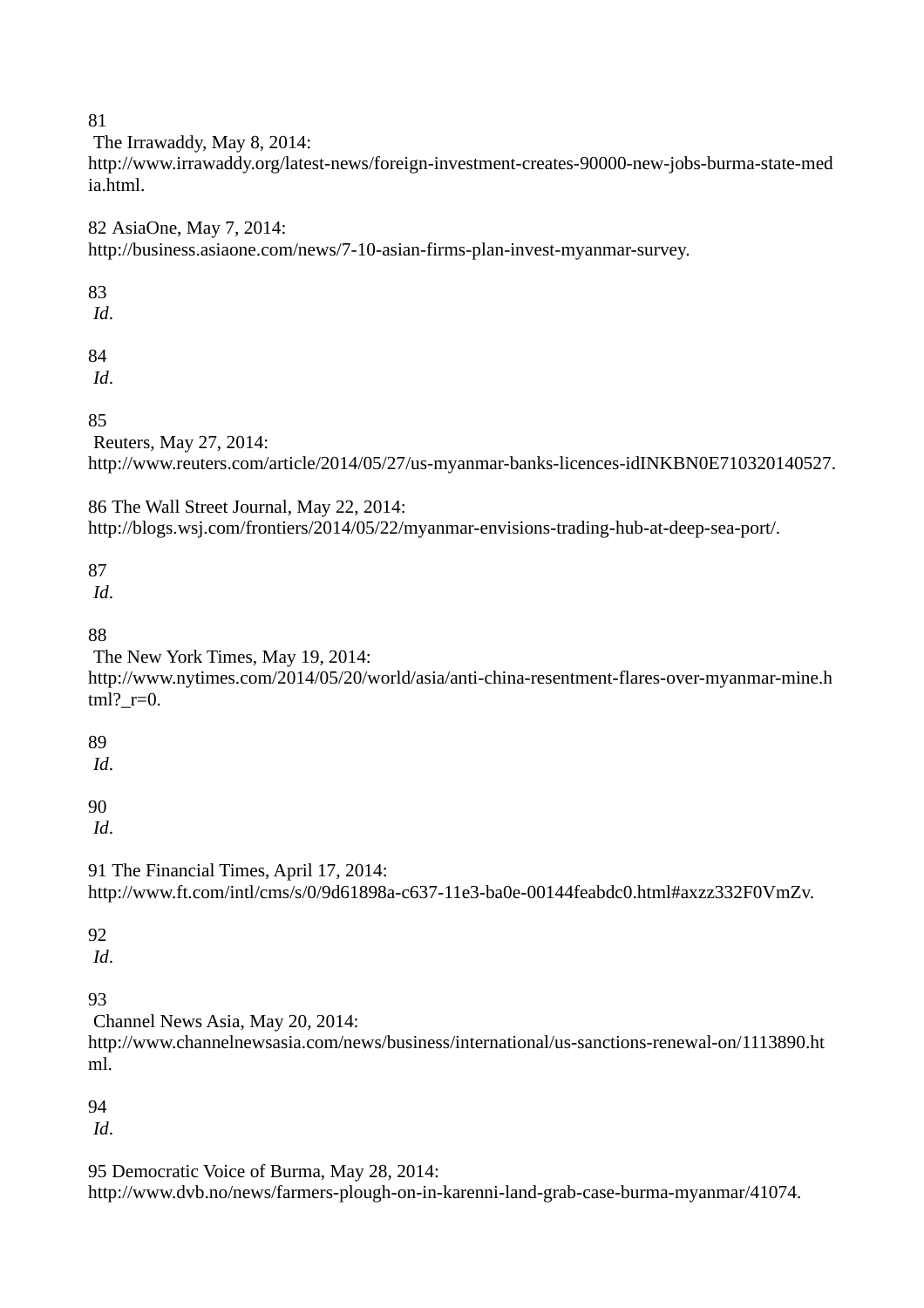*Id*.

97

*Id*.

98 Democratic Voice of Burma, May 22, 2014:

http://www.dvb.no/news/natmauk-farmers-protest-land-confiscations-burma-myanmar/40931.

99 *Id*.

100 *Id*.

101

Eleven Myanmar, May 22, 2014: http://www.elevenmyanmar.com/index.php? option=com\_content&view=article&id=6217:magway-farmers-demand-compensation-for-seized-la nd&catid=44:national&Itemid=384.

102 Eleven Myanmar, May 29, 2014: http://www.elevenmyanmar.com/index.php? option=com\_content&view=article&id=6294:kachin-farmers-protest-over-yuzana-land-grabbing&c atid=44:national&Itemid=384.

103 *Id.*

104 *Id*.

105

*Id*.

106 Democratic Voice of Burma, March 27, 2014:

http://www.dvb.no/news/michaungkan-villagers-restart-sit-in-protest-burma-myanmar/39000.

107

Eleven Myanmar, May 22, 2014: http://www.elevenmyanmar.com/index.php? option=com\_content&view=article&id=6218:michaungkan-residents-decry-court-arrest-warrant&c atid=44:national&Itemid=384.

108

*Id*.

109

*Id*.

110

Radio Free Asia, December 12, 2013:

http://www.rfa.org/english/news/myanmar/migyaungkan-12122013174933.html.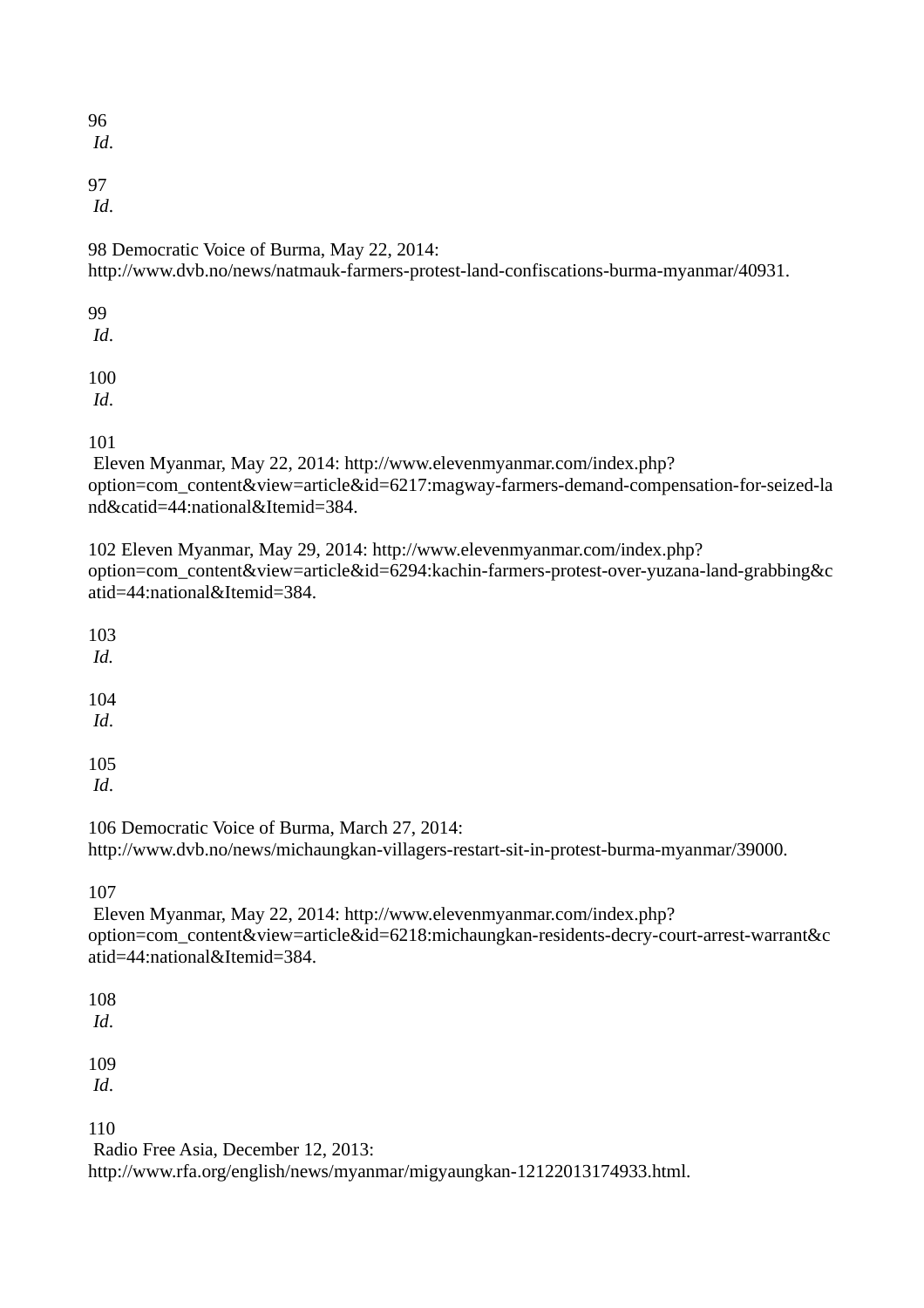The Washington Post, May 24, 2014:

http://www.washingtonpost.com/world/asia\_pacific/myanmar-land-grab-victims-turn-to-black-magi c/2014/05/24/ec109f9a-e305-11e3-9442-54189bf1a809\_story.html.

# 112

*Id*.

# 113 Mizzima, May 8, 2014:

http://www.mizzima.com/mizzima-news/myanmar/item/11152-police-farmers-clash-after-man-deni ed-bail-over-land-protest-dispute/11152-police-farmers-clash-after-man-denied-bail-over-land-prote st-dispute.

114

*Id*.

115

The Irrawaddy, May 7, 2014:

http://www.irrawaddy.org/burma/farmers-injured-clash-police-court-decision.html.

116

*Id*.

117

*Id*.

118 The Irrawaddy, April 5, 2014: http://www.irrawaddy.org/burma/brawl-leads-anti-muslim-riot-rangoons-outskirts.html. The Irrawaddy, April 6, 2014:

http://www.dvb.no/news/buddhists-stone-muslim-shops-mosque-in-hlegu-following-scissor-attack-burma-myanmar/39368.

119 Democratic Voice of Burma, April 28, 2014:

http://www.dvb.no/news/interfaith-couple-targeted-by-mob-in-pegu-burma-myanmar/39741.

120 The Irrawaddy, April 8, 2014: http://www.irrawaddy.org/burma/un-envoy-urges-burma-allow-aid-access-rohingyas.html; The Irrawaddy, April 11, 2014: http://www.irrawaddy.org/burma/senior-us-official-raises-arakan-concerns-thein-sein.html.

# 121

Democratic Voice of Burma, April 10, 2014:

http://www.dvb.no/dvb-video/govt-to-protect-ngos-after-sluggish-response-to-sittwe-riots/39492; The Irrawaddy, April 9, 2014: http://www.irrawaddy.org/burma/commission-criticizes-arakan-govts-weak-handling-riots.html.

## 122

The Wall Street Journal, April 9, 2014: http://online.wsj.com/news/articles/SB10001424052702303873604579491201673800272? KEYWORDS=myanmar&mg=reno64-wsj; The Irrawaddy, April 3, 2014: http://www.irrawaddy.org/burma/aid-group-center-sittwe-riots-return-arakan-official.html; The Irrawaddy, April 21, 2014: http://www.irrawaddy.org/burma/foreign-aid-groups-return-sittwe-riots.html.

123 Eleven Myanmar, April 26, 2014: http://www.elevenmyanmar.com/index.php? option=com\_content&view=article&id=5860:govt-denies-the-access-of-two-european-aid-agencies-to-rakhine-state&catid=44&Item  $i\overline{d}$ =384.

# 124

Democratic Voice of Burma, May 14, 2014: http://www.dvb.no/news/additional-aid-to-rohingya-camps-may-imply-permanent-status-arakan-ecc-burma-myanmar/40688.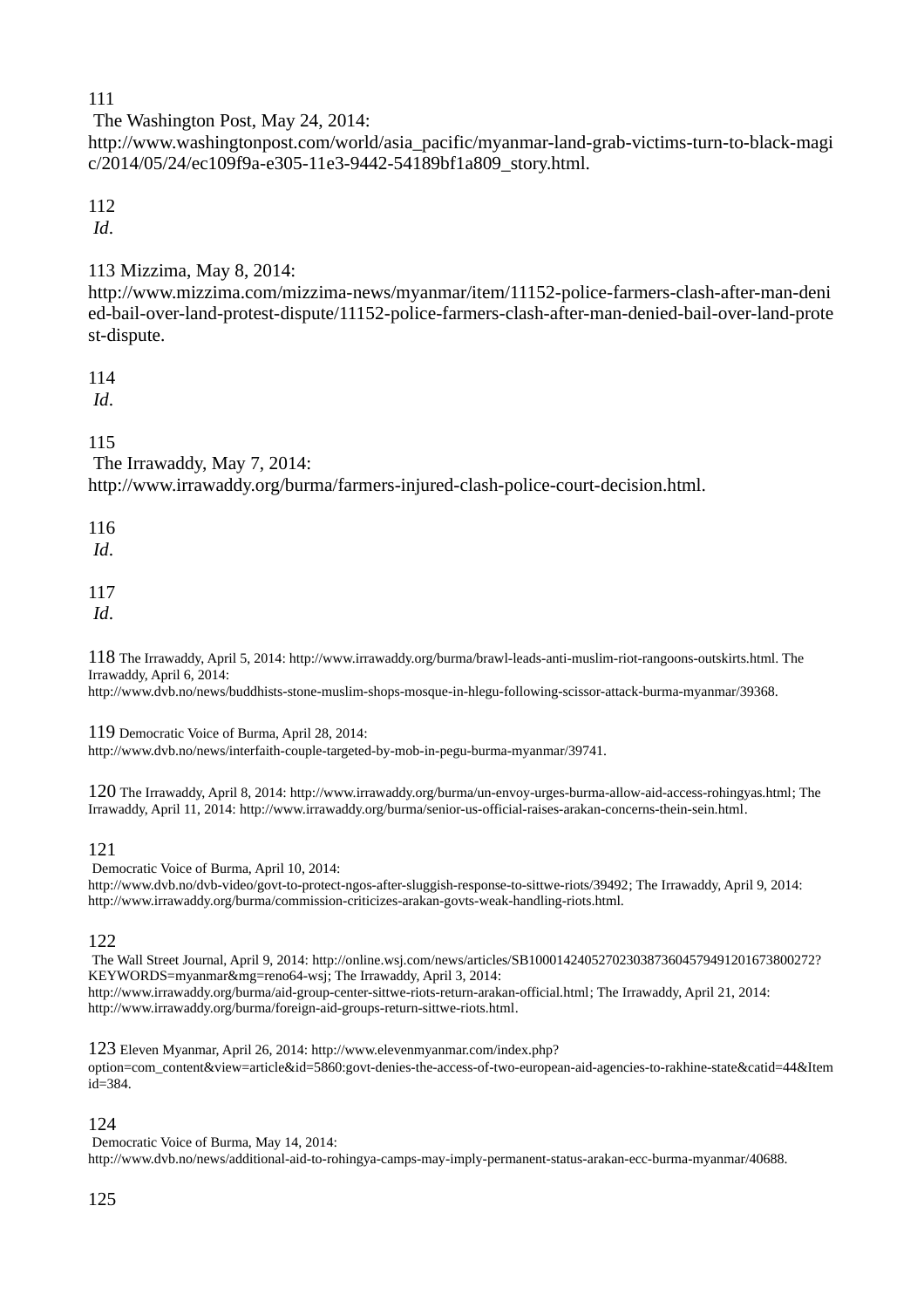## *Id.*

126 The Irrawaddy, May 2, 2014: http://www.irrawaddy.org/burma/arakan-conference-calls-creation-arakan-army.html.

### 127

The Irrawaddy, May 26, 2014: http://www.irrawaddy.org/burma/arakanese-groups-monitor-aid-operations-rohingya.html.

128 The Irrawaddy, April 25, 2014:

http://www.irrawaddy.org/burma/burma-govt-claim-muslims-arakan-state-agree-listed-bengali.html.

129 The Irrawaddy, April 23, 2014: http://www.irrawaddy.org/burma/10-soldiers-killed-shan-state-clashes-tnla.html.

### 130 Democratic Voice of Burma, April 7, 2014:

http://www.dvb.no/news/burmese-army-threatens-use-of-force-to-take-census-in-kio-area-burma-myanmar/39393.

## 131

Democratic Voice of Burma, April 11, 2014: http://www.dvb.no/news/hundreds-flee-as-census-related-clashes-break-out-in-kachin-burma-myanmar/39576.

## 132

The Irrawaddy, April 10, 2014: http://www.irrawaddy.org/burma/burmese-military-accompanies-census-enumerators-conflict-area.html.

## 133

Eleven Myanmar, April 20, 2014: http://www.elevenmyanmar.com/index.php? option=com\_content&view=article&id=5786:recent-clashes-in-kachin-killed-8-soldiers-and-14-kia-fighters&catid=44&Itemid=384; The Irrawaddy, April 21, 2014: http://www.irrawaddy.org/burma/22-dead-state-media-reports-kachin-fighting-intensifies.html.

#### 134 Democratic Voice of Burma, April 14, 2014:

http://www.dvb.no/news/3000-displaced-by-recent-kachin-fighting-burma-myanmar/39633; The Irrawaddy, April 21, 2014: http://www.irrawaddy.org/burma/5000-displaced-kachin-clashes-amid-kio-leaders-us-visit.html; The Irrawaddy, April 30, 2014: http://www.irrawaddy.org/burma/kachin-fighting-concerns-knu-uwsa.html; The Irrawaddy, May 5, 2014: http://www.irrawaddy.org/burma/burma-army-detains-14-kachin-idps-ngo-says.html; The Irrawaddy, May 26, 2014: http://www.irrawaddy.org/burma/burma-army-end-abuses-idps-kachin-ngos.html.

### 135

The Irrawaddy, April 10, 2014: http://www.irrawaddy.org/burma/hundred-displaced-burma-army-shells-kachin-rebel-post.html.

### 136

The Irrawaddy, April 21, 2014: http://www.irrawaddy.org/burma/5000-displaced-kachin-clashes-amid-kio-leaders-us-visit.html.

# 137

Democratic Voice of Burma, April 19, 2014: http://www.dvb.no/news/aid-shortage-hits-kachin-refugees-burma-myanmar/39734.

# 138

Democratic Voice of Burma, April 28, 2014: http://www.dvb.no/news/kachin-refugees-told-to-go-home-burma-myanmar/40026; Democratic Voice of Burma, May 9, 2014:

http://www.dvb.no/news/displaced-kachin-must-leave-cant-go-home-burma-myanmar/40515.

## 139 The Irrawaddy, May 14, 2014:

http://www.irrawaddy.org/burma/shan-families-demonstrate-kio-office-forced-recruitment.html.

## 140

The Irrawaddy, May 19, 2014: http://www.irrawaddy.org/burma/kachin-rebels-release-21-forcibly-recruited-civilians.html.

141 The Irrawaddy, May 28, 2014: http://www.irrawaddy.org/burma/2-burma-army-soldiers-accused-rape-kachin-state.html.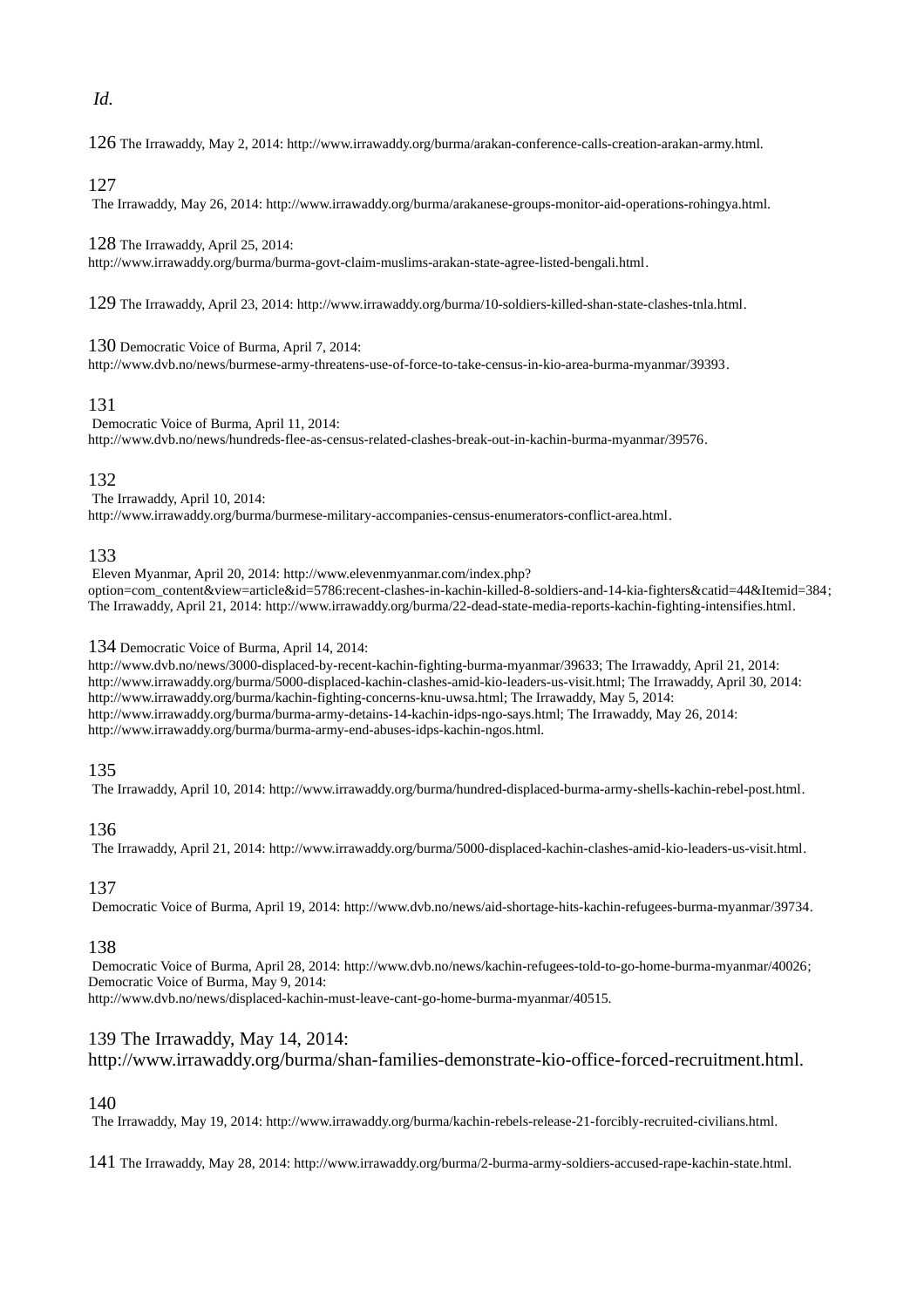142 The Irrawaddy, April 4, 2014: http://www.irrawaddy.org/burma/tnla-clashes-burma-army-census-continues.html; The Irrawaddy, April 23, 2014: http://www.irrawaddy.org/burma/10-soldiers-killed-shan-state-clashes-tnla.html; Eleven Myanmar, April 24, 2014: http://www.elevenmyanmar.com/index.php?

option=com\_content&view=article&id=5833:army-and-tnla-in-engage-in-more-skirmishes&catid=44&Itemid=384; The Irrawaddy, May 7, 2014: http://www.irrawaddy.org/burma/ambush-burma-army-convoy-kills-3-tnla-claims.html.

## 143

The Irrawaddy, April 23, 2014: http://www.irrawaddy.org/burma/10-soldiers-killed-shan-state-clashes-tnla.html; The Irrawaddy, May 7, 2014: http://www.irrawaddy.org/burma/ambush-burma-army-convoy-kills-3-tnla-claims.html; The Irrawaddy, May 14, 2014: http://www.irrawaddy.org/burma/burma-army-detains-palaung-man-accused-tnla-links-activists.html.

## 144

Eleven Myanmar, April 24, 2014: http://www.elevenmyanmar.com/index.php? option=com\_content&view=article&id=5833:army-and-tnla-in-engage-in-more-skirmishes&catid=44&Itemid=384.

## 145

The Irrawaddy, May 14, 2014: http://www.irrawaddy.org/burma/burma-army-detains-palaung-man-accused-tnla-links-activists.html.

#### 146 The Irrawaddy, April 2, 2014:

http://www.dvb.no/dvb-video/palaung-rebels-forcibly-recruit-villagers-kill-those-who-refuse-say-lisu-locals/39216.

### 147

*Id.*

148 The Irrawaddy, May 9, 2014: http://www.irrawaddy.org/burma/shan-man-allegedly-beaten-soldiers-links-rcss.html.

### 149

*Id;* The Irrawaddy, May 16, 2014: http://www.irrawaddy.org/burma/arrest-party-member-affect-peace-process-snld-says.html.

### 150

Eleven Myanmar, May 30, 2014: http://elevenmyanmar.com/index.php? option=com\_content&view=article&id=6298:authorities-release-snld-member-dropping-all-charges&catid=44&Itemid=384.

### 151

The Irrawaddy, May 9, 2014: http://www.irrawaddy.org/burma/burma-soldiers-allegedly-raid-shan-rebel-office.html; Democratic Voice of Burma, May 22, 2014: http://www.dvb.no/news/raid-on-ssa-s-badly-affected-trust-burma-myanmar/40938.

152

The Irrawaddy, May 23, 2014: http://www.irrawaddy.org/burma/shan-rebel-group-vows-continue-armed-struggle-necessary.html.

153 The Irrawaddy, April 8, 2014: http://www.irrawaddy.org/burma/shan-wa-rebels-clash-gold-eastern-burma.html.

154 The Irrawaddy, April 4, 2014: http://www.irrawaddy.org/burma/karen-state-govt-refuses-villagers-resettlement-rebel-area.html;

### 155

Democratic Voice of Burma, April 2, 2014: http://www.dvb.no/news/displaced-villagers-in-transit-to-dkba-territory-held-by-karen-state-officials-burma-myanmar/39237.

### 156

The Irrawaddy, April 10, 2014: http://www.irrawaddy.org/burma/displaced-villagers-defy-govt-resettle-karen-rebel-territory.html.

### 157

Democratic Voice of Burma, April 2, 2014: http://www.dvb.no/news/displaced-villagers-in-transit-to-dkba-territory-held-by-karen-state-officials-burma-myanmar/39237.

### 158 The Irrawaddy, May 14, 2014:

http://www.irrawaddy.org/burma/ceasefire-rights-abuses-decrease-others-worsen-karen-group.html.